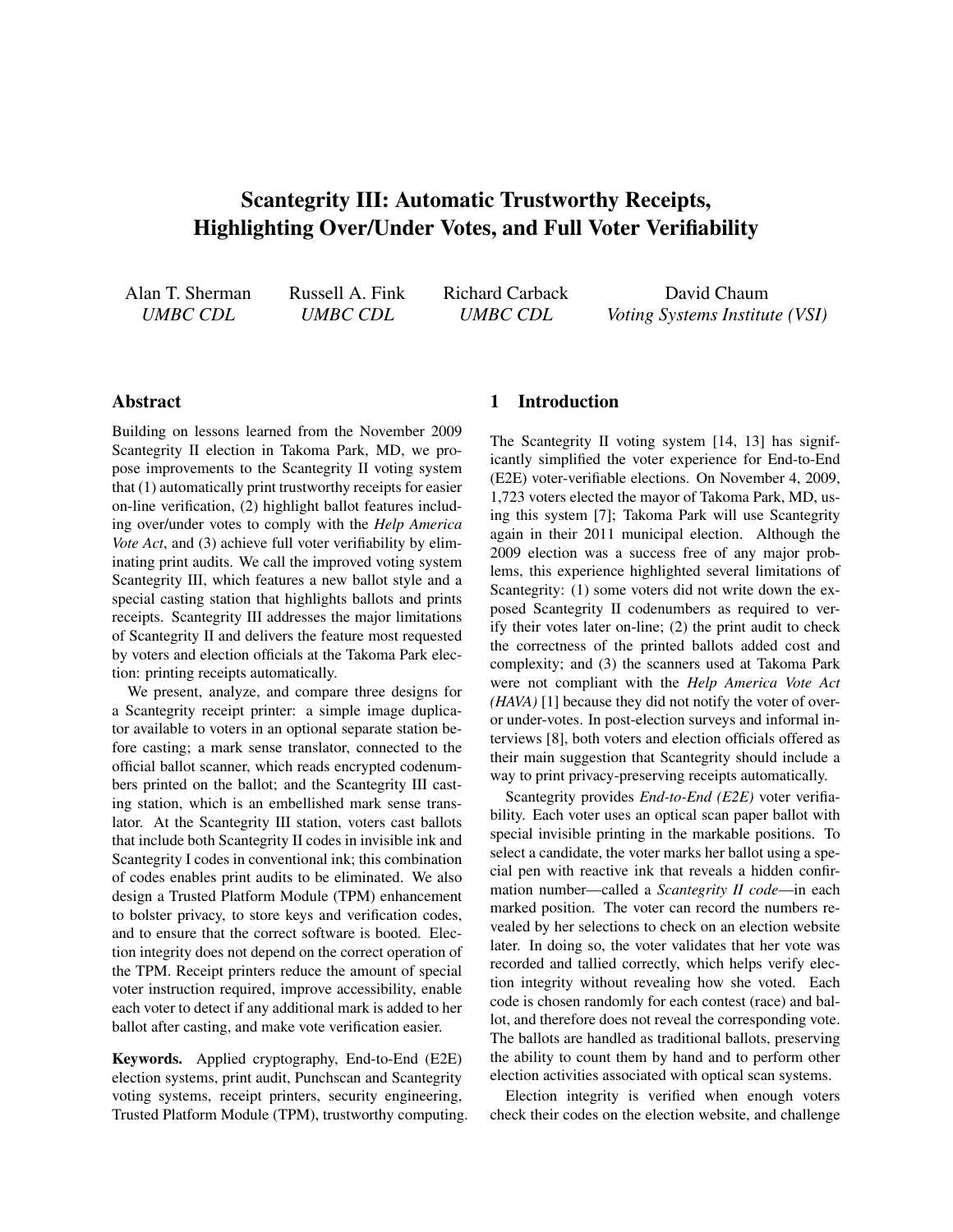any incorrect results. In 2009, some Takoma mayoral voters did not record exposed codenumbers. Some did not realize that they could make a receipt, and that doing so was necessary for on-line verification.<sup>[1](#page-1-0)</sup> Some voters had trouble reading or writing codenumbers, and transcription errors always are possible when writing down the codes. Further, ballots with many races (or with many candidates when instant runoff is used) would burden the voter with recording multiple codes.

Securely adding a receipt printer to Scantegrity is a challenging task: for the system to preserve E2E voter verifiability, the voters must be able to verify that the printed receipts are valid. If a malicious receipt printer could generate improper receipts unnoticed by voters, changes in election outcomes might go undetected. Furthermore, a printer presents a potential vulnerability against voter privacy and adds system complexity.

Fink [\[18\]](#page-14-2) and Carback [\[9\]](#page-13-3) proposed a simple receipt printer with scanner, which in an optional separate step before ballot casting, duplicates the scanned images of the marked ovals, letting the voter compare her ballot and printed receipt without doing any character recognition. This design does not guarantee that the ballot cast is the same ballot scanned by the receipt printer. Fink [\[18\]](#page-14-2) and Carback [\[9\]](#page-13-3) also proposed a more complex mark-sense translator design in which the official precinct-count optical scan (PCOS) scanner is connected to a secure receipt printer. From the marked oval positions detected by the scanner, the receipt printer reconstructs the associated codenumbers independently, providing a powerful check on the PCOS scanner. Disadvantages include the need for the printer to know the codenumbers and the need for a physical mechanism securing the ballot against modifications before casting while the voter compares the printed receipt and ballot.

Embellishing the mark-sense translator, Chaum proposed Scantegrity III, addressing all of the main limitations of Scantegrity noted above and enabling safe automated receipt generation. In the Scantegrity III casting station, the voter places the marked ballot under a glass panel, where it is scanned and where ballot characteristics (including possible under- and over-voting) can be highlighted with backlighting. The device prints a receipt in one of two different styles verifiably chosen at random and permits the voter to compare the receipt and ballot before casting while they remain locked under the glass. Using a combination of ideas from Punchscan and Scantegrity I, this receipt construction eliminates the need for separate print audits. Significantly, the backlighting feature of this design is of separate interest and can perform more than simply identifying possible overand under-votes.

Trustworthy receipt printers help increase the confidence of E2E election outcomes. They make it easier for voters to obtain receipts, and they facilitate the possibility of printing multiple copies of receipts. For example, an extra copy of every receipt could be printed and made available to independent auditors, who could check them and post them on-line.

Contributions of our work include:

- Three design concepts for a Scantegrity receipt printer, including a simple image duplicator, a mark-sense translator, and a Scantegrity III casting station.
- Solutions to three additional limitations of Scantegrity: eliminating the need for separate print audits, mitigating the threat of adding marks to ballots after casting (this vulnerability also exists for traditional optical scan systems), and notifying the voter of over- and under-votes prior to casting.
- A new user interface for any optical scan voting system featuring backlighting of ballots to highlight certain characteristics, including but not limited to over- and under-votes.
- Design enhancements for bolstering the receipt printers with a Trusted Platform Module (TPM), to safeguard privacy, detect problems sooner, and enforce election policy.

The rest of the paper is organized as follows. Section [2](#page-1-1) reviews previous and related work. Section [3](#page-2-0) presents our three receipt printer designs: image duplicator, mark sense translator, and the Scantegrity III casting station. Section [4](#page-7-0) lists requirements for a basic receipt printer. Section [5](#page-8-0) suggests how each design can be improved with a TPM to protect privacy and to detect problems sooner. Section [6](#page-10-0) presents security arguments and discusses a variety of issues raised by our designs, and Section [7](#page-12-0) concludes our work. Appendix [A](#page-15-0) provides additional design and use details.

# <span id="page-1-1"></span>2 Previous and Related Work

Scantegrity II [\[14,](#page-14-0) [13\]](#page-14-1) is an End-to-End (E2E) voting system, meaning that it provides high assurance that the tally is computed properly while maintaining ballot secrecy [\[33\]](#page-14-3). It has been deployed in a mock election [\[39,](#page-15-1) [40\]](#page-15-2) and a real election at Takoma Park, MD [\[7,](#page-13-0) [8\]](#page-13-2). Printing the codenumbers in invisible ink simplifies dispute procedures of the earlier Scantegrity I system [\[12\]](#page-14-4). Responding to suggestions from Takoma Park voters and election officials to automate receipt printing, in a joint chapter of their dissertations, Fink [\[18\]](#page-14-2) and Carback [\[9\]](#page-13-3) describe two receipt printer designs for Scantegrity: an

<span id="page-1-0"></span><sup>&</sup>lt;sup>1</sup>Some voters later explained that they chose not to read any instructions because they knew how to vote [\[8\]](#page-13-2).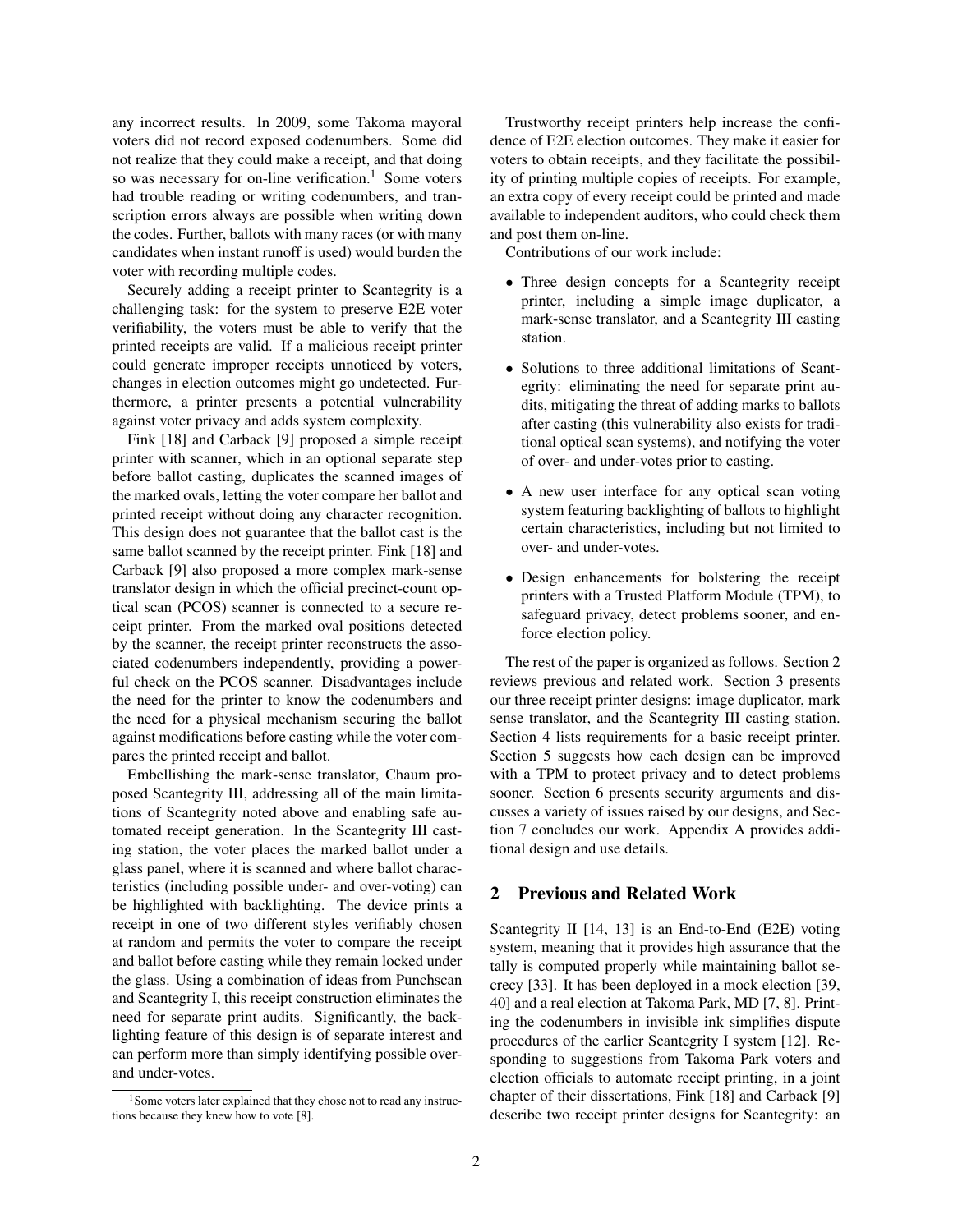image duplicator and mark sense translator. Circa February 2011, Chaum drew preliminary sketches for a Scantegrity III casting station. This paper integrates and refines these ideas.

Aspects of our designs were inspired by Scantegrity's predecessors: Chaum's SureVote [\[12\]](#page-14-4) has a receipt printer, and each voter in Chaum's Punchscan [\[32,](#page-14-5) [20\]](#page-14-6) may take home as her receipt one of the sheets of the two-sheet ballot. In Punchscan, receipts preserve ballot privacy through indirection: the top ballot sheet reveals the permutation (cyclic shift) of (Scantegrity I-like) codenumbers for ballot choices per race on that ballot (but not the marked choice), and the bottom ballot sheet reveals the code of the marked choice (but not the permutation of code).

Neff's VoteHere system, in its instantiation with the Sentinel as envisioned by the Maryland Study [\[38,](#page-14-7) [29,](#page-14-8) [30\]](#page-14-9), uses a receipt printer as an integral part of its protocol to commit cryptographic codes to the voter [\[28,](#page-14-10) [5,](#page-13-4) [4\]](#page-13-5). No element of SureVote or VoteHere guards against a malicious printer violating voter privacy.

Printers also appear as VVPAT devices attached to DREs. Studies have shown these systems to have serious usability, reliability, and security problems [\[21,](#page-14-11) [38\]](#page-14-7).

Popoveniuc and Regenscheid [\[34\]](#page-14-12) propose the Sigma ballot as a means to eliminate Scantegrity print audits. The main version of their system requires candidates to appear in random order per ballot, a feature that violates policies of many election precincts. Their system uses two specialized photocopy machines, which raise questions about ballot privacy and hence coercion.

E2E systems have their origins in 1981 work by Chaum [\[11\]](#page-14-13), who first proposed cryptography for the purpose of anonymizing ballots in a verifiable manner. Adida [\[2\]](#page-13-6) surveys the next two and a half decades of work in this area. The first proposals that can be identified as E2E were Chaum's SureVote and Neff's protocols mentioned above. In addition to Punchscan, other proposals include *Prêt* à Voter [\[16\]](#page-14-14), the proposal of Kuty-lowski and Zagórski [[26\]](#page-14-15) as *Voting Ducks*, and Simple Verifiable Voting [\[6\]](#page-13-7) as *Helios* [\[3\]](#page-13-8) and *VoteBox* [\[37\]](#page-14-16).

Fink and Sherman [\[17\]](#page-14-17) describe the benefits *Trusted Platform Modules (TPMs)* can bring to voting in privacy and detecting problems sooner, even for E2E systems. They explain how end-to-end integrity does not guarantee end-to-end security, and how trustworthy computing (albeit imperfect) can meaningfully enhance election system security beyond outcome integrity.

Fink *et al.* [\[19\]](#page-14-18) give a detailed design with protocols for using a TPM to reduce the trust base of a DRE and to enforce election policy; they also review prior work involving TPMs in voting. No previous approach uses a TPM to secure receipt printers.

For features and references on the TPM, see the

TCG specifications [\[42\]](#page-15-3) and the overview by Pearson *et al.* [\[31\]](#page-14-19). To developers using the TPM, we recommend the practical guide by Challener *et al.* [\[10\]](#page-14-20) and the TrouSerS software stack and test suite for understanding programming details [\[23\]](#page-14-21).

To the best of our knowledge, we are the first to propose backlighting paper ballots, though this application is related to the concept of semantic light explored by Lohr and Segall [\[27\]](#page-14-22).

# <span id="page-2-0"></span>3 Three Receipt Printer Designs

We present three designs for a Scantegrity receipt printer: a simple stateless image duplicator, a stateful mark sense translator connected to the PCOS scanner, and the Scantegrity III scanner/printer station. Each design prints a paper receipt that the voter may take home; this receipt includes the ballot's on-line verification number and the codenumbers of the marked ovals. Our three designs offer differing engineering tradeoffs among simplicity, security, usability, and other features. Section [5](#page-8-0) explains how to enhance these designs with a TPM.

Each of these designs assumes that the user has marked a paper optical-scan ballot prior to requesting a receipt. Consequently, each design enjoys a failsafe mode of operation that is simply Scantegrity II without any receipt printer, in case the receipt printer technology fails. Other design choices are also possible, including the possibility of adding ballot-marking capability to the Scantegrity III station. For any design, the voter may optionally create her own additional hand-written receipt.

Any design must address the following questions. (Q1) How does the printer know what codenumbers to print? (Q2) How does the voter check the validity of the receipt? (Q3) How does the system ensure that the ballot scanned by the receipt printer is the ballot cast at the PCOS scanner? (Q4) How does the receipt printer affect the voter's experience and flow through the voting process? Each of our designs reflects different answers to these questions.

There are three possible ways that a receipt printer could learn what codenumbers to print. The device could copy the images of the marked ovals without any optical character recognition (OCR); the device could perform OCR on the marked ovals; or the printer could determine the positions of the marked ovals and infer the corresponding codenumbers from privileged information. This privileged information could be entered into the device (*e.g.*, onto its TPM) or transmitted via the ballot in encrypted form using a key known by the device (*e.g.*, and stored on its TPM). We dislike the option of performing OCR since that would create significant reliability issues. Our image duplicator copies the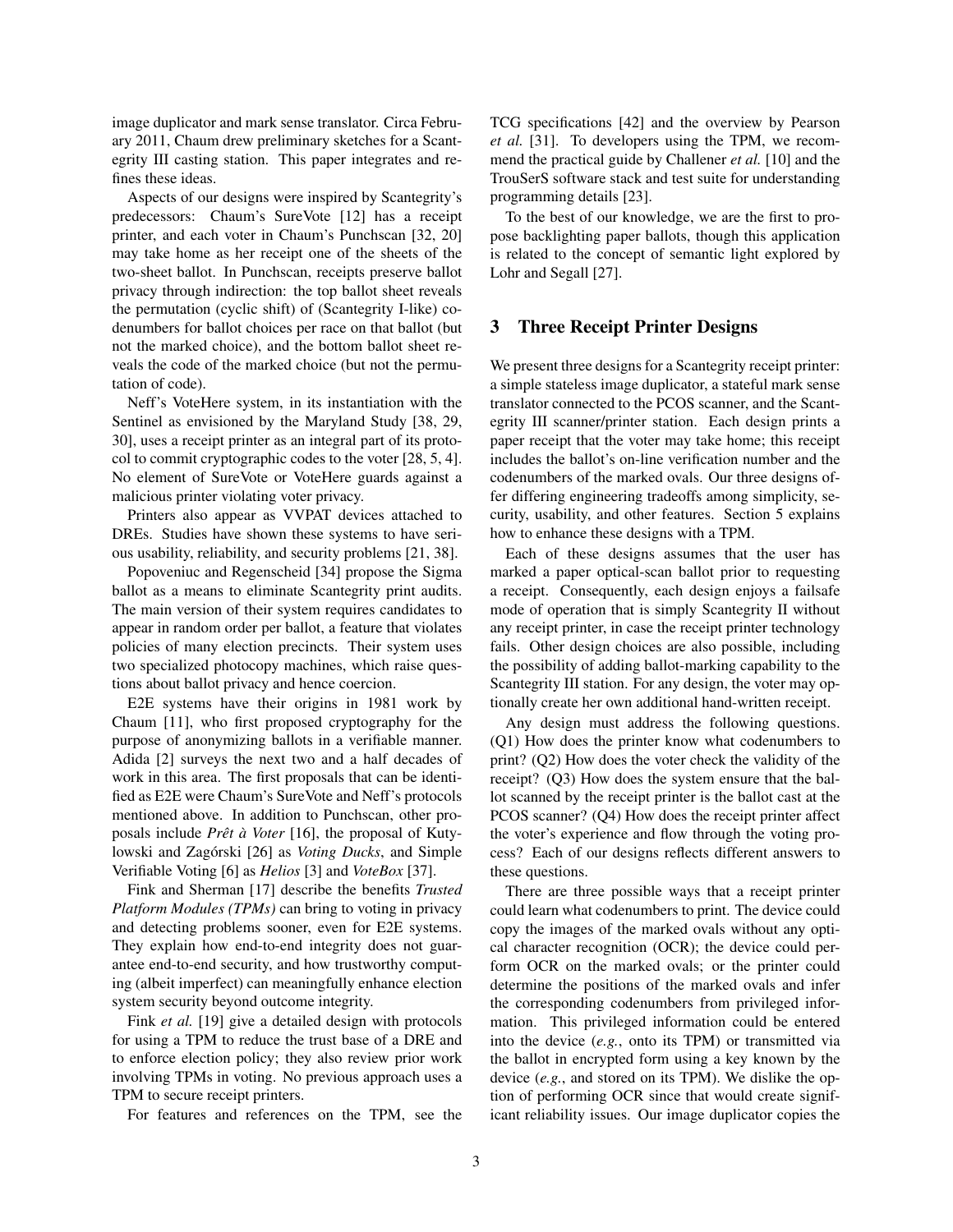marked oval images, and our other two designs infer the codenumbers from the marked positions.

To check the validity of a receipt in the polling place, the voter must compare the printer receipt with the marked ballot. Additional checks by voter or a designee may also be possible after leaving the polling place (*e.g.*, verify a digital signature, check codenumbers and commitments on-line). It is desirable for voters to check all digital signatures in the polling place (when they could immediately raise a complaint to a poll worker), though current policies and practices do not faciliate this goal.<sup>[2](#page-3-0)</sup>

If the receipt printer is a separate optional station in the voting process, it becomes problematic to ensure that the ballot that generated the receipt is the same ballot without any modification that is later cast (and even if the ballot is the same, there is no guarantee that the PCOS and receipt printer scanners interpret the ballot identically). If the PCOS scanner and receipt printer are integrated as a single station, then a physical mechanism is required to lock the ballot where it can be seen but not modified, while the voter checks the receipt and before the ballot is cast. Our image duplicator exists as a separate optional station, and our other two designs integrate the receipt printer with the PCOS scanner in different ways.

We now describe our three designs. For each design, we summarize the voter experience; Appendix [A](#page-15-0) provides additional design and use details.

# 3.1 Image Duplicator

The image duplicator is an integrated device comprising a scanner and printer. It scans the images of all markable positions and the ballot's two-dimensional barcode (qrcode). No other region of the ballot is scanned. As shown in Figure [1,](#page-3-1) the device prints the images of the markable positions, exactly as scanned, in a permuted order (by decreasing average pixel density) onto the receipt. It also prints the ballot's on-line verification number, which it read from the qrcode, and a digital signature. This design is stateless in the sense that it requires no knowledge of the codenumbers and no connections to the separate PCOS scanner. The device needs to know the locations of the markable positions, which can be communicated in the ballot's qrcode.

#### 3.1.1 Voter Experience: Image Duplicator

A typical voter experience proceeds as follows, if the voter chooses to use this optional device.

1. The voter marks her Scantegrity ballot in the voting booth.



<span id="page-3-1"></span>Figure 1: Receipt from image duplicator. For each race, images of scanned ovals are printed in order of average pixel density. Partial marks within ovals appear.

- 2. The voter presents her marked ballot to the image duplicator.
- 3. The image duplicator scans the ballot's qrcode (which includes the on-line verification number) and the ballot's markable positions (whether marked or not).
- 4. The device prints a receipt containing (a) for each race, images of the marked positions exactly as scanned, but with their order rearranged; (b) the online verification number; and (c) a signed digest of the on-line verification number, as explained in Section [5.](#page-8-0)
- 5. The voter compares the receipt with the marked ballot to verify that (a) the exposed codenumbers agree, and (b) the on-line verification numbers agree. If there is a discrepancy, or if the receipt is illegible, she alerts a poll worker who invalidates the ballot and logs the event, following the precinct's practices and procedures.[3](#page-3-2)
- 6. The voter brings the marked ballot to the PCOS scanner, and she takes the receipt home.
- 7. After leaving the precinct (better: in the polling place if allowed), optionally the voter may, with the

<span id="page-3-0"></span> $2$ In the future, voters might be permitted to bring a trusted assistive device (*e.g.*, iPhone-like device without camera) into a polling place.

<span id="page-3-2"></span> $3$ For each design, if the voter so alerts a poll worker, the voter's marked ballot will be exposed to the poll worker.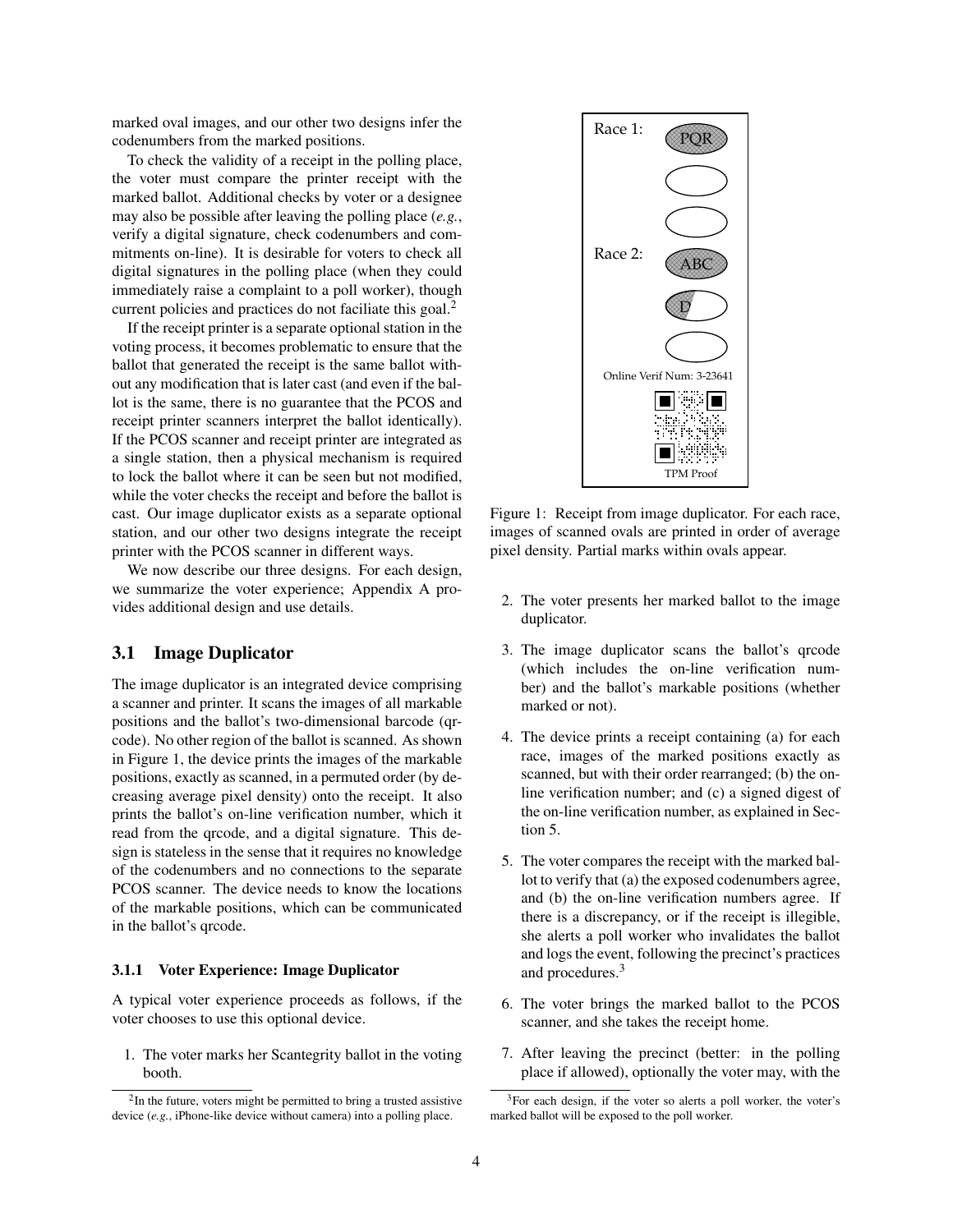help of a tool of her choice (*e.g.*, her iPhone), verify the digital signature on the receipt. If the signature is malformed, the voter may file a complaint.

8. Optionally, the voter (or anyone she so designates) may verify her vote on-line. To do so, she points a browser to the on-line verification website, enters her on-line verification number, and for each race compares the displayed codenumbers with the corresponding ones on her receipt. If any of the codenumbers do not match, she may file a complaint.

### 3.2 Mark Sense Translator

The mark sense translator connects directly to the PCOS scanner. It receives mark sensed positions from the PCOS scanner, translates the positions into Scantegrity II codenumbers (confirmation codes) that should be revealed on the ballot, and prints the codes onto a paper receipt. Unlike the image duplicator, the mark sense translator requires knowledge of the Scantegrity codes for each cast ballot, making it a stateful design. It also reports a count of the number of receipts printed, to support auditing, and provides a voter-verifiable check on the behavior of the PCOS scanner.

To enable the voter to check the printed receipt against the marked ballot, the PCOS scanner is equipped with a mechanism that holds the ballot under a glass panel after scanning and before casting. After checking the receipt, the voter either casts the ballot or ejects the ballot back to the voter.

Figure [2](#page-4-0) shows how the voter interacts with the mark sense translator.

#### 3.2.1 Voter Experience: Mark Sense Translator

A typical voter experience in the polling place proceeds as follows.

- 1. The voter completes her Scantegrity ballot in the polling booth, then presents her ballot to the PCOS scanner.
- 2. The PCOS scanner scans the marked ovals and qrcode (containing the on-line verification number) from the ballot. $4$  The scanner interprets the marked ovals as selections (*e.g.*, "race 3, choice 2"), and sends them and the on-line verification number to



<span id="page-4-0"></span>Figure 2: Voter interaction with the mark sense translator. The voter submits her ballot to the PCOS scanner, which sends the marked positions and on-line verification number to the mark sense translator. Optionally, the voter may verify the platform using a smart card and TPM. The receipt printer recovers the Scantegrity II codes, matches them to the marked positions, and prints the receipt. The voter validates the receipt against the ballot before casting.

the mark sense translator. Other data, such as overvote or undervote details compliant with HAVA requirements [\[1\]](#page-13-1), may also be transmitted.

- 3. The mark sense translator securely retrieves the Scantegrity verification codes for each selection (*e.g.*, as printed in encrypted form on the ballot), and prints them onto a paper receipt. It also prints a signed digest of the voter's codes, as explained in Section [5.](#page-8-0)
- 4. The voter verifies that the Scantegrity codes on the receipt, and the on-line verification number, match those on her ballot. She does so while the ballot is still locked underneath a glass panel. If the voter is satisfied, she may press a button to cast her vote and take her receipt home. If there is a discrepancy, she alerts a poll worker and her ballot is retrieved and revoked, consistent with the precinct's policies and procedures.

<span id="page-4-1"></span><sup>&</sup>lt;sup>4</sup>In E2E voting, each voter must be able to identify on the public bulletin board the official data (*e.g.*, codenumbers) associated with her vote. Scantegrity enables this task with a unique on-line verification number printed on each ballot. But in some states, it is against election policy for ballots to have serial numbers or for the PCOS scanner to read ballot serial numbers.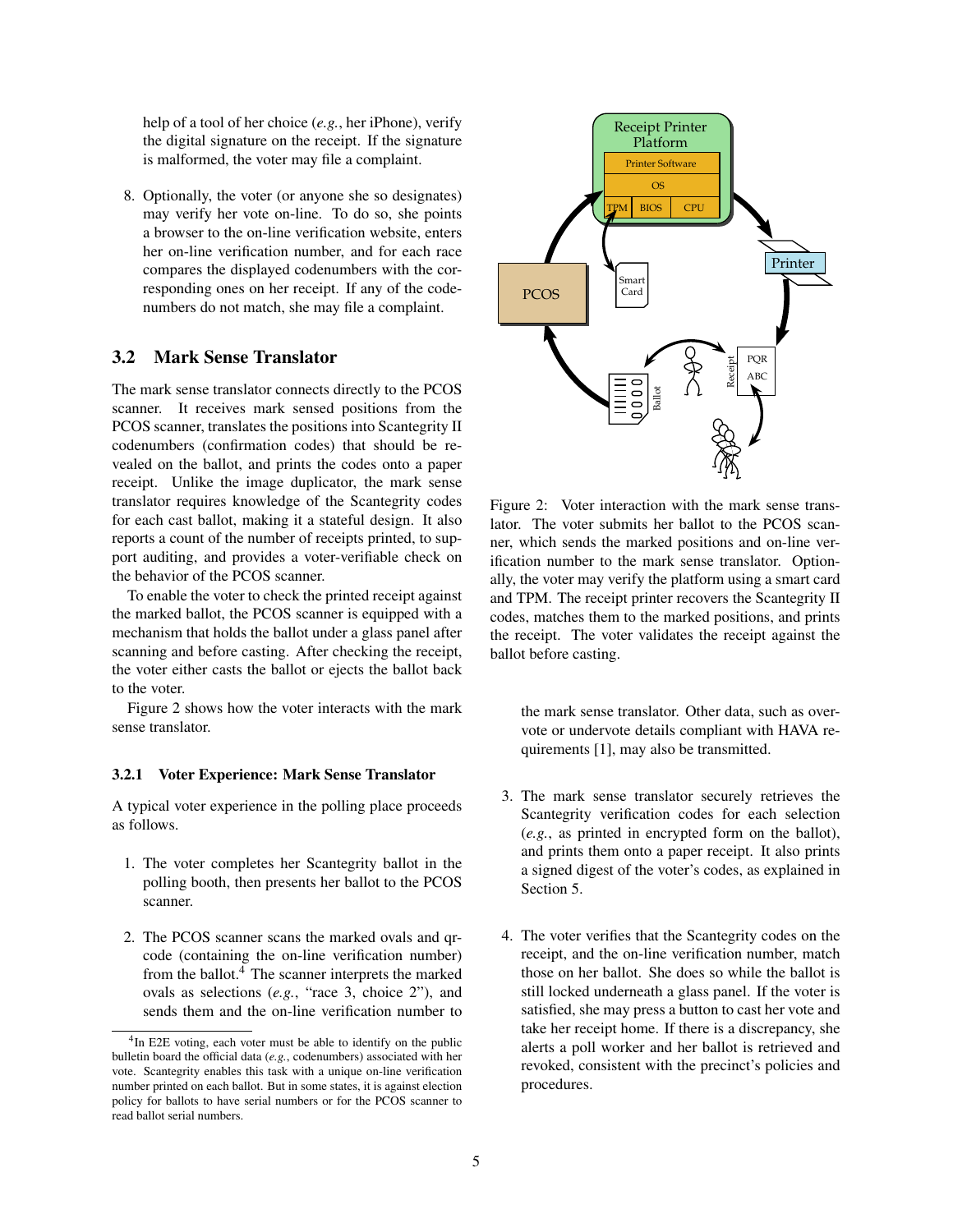# 3.3 Scantegrity III

In Scantegrity III, as with the mark sense translator, there is an integrated PCOS scanner/receipt printer casting station with one scanner, one printer, and a physical mechanism to lock the ballot and receipt under a glass pane after scanning and before casting. As does the mark sense translator, the casting station infers which Scantegrity II codes to print from the marked positions and from privileged information (*e.g.*, encrypted codes written in the qrcode on the ballot). Three innovations distinguish this new device.

1. The device can print receipts in two different types. For each voter, the device verifiably randomly chooses which style to print. As in Punchscan, together the two receipt types reveal the ballot choices, but taken alone, neither receipt reveals any of the voter's selections.

A "verifiably random" choice is a random and unpredictable choice for which voters can verify that the correct process was followed. We assume that the device includes a simple, observable automatic physical mechanism to generate truly random bits (*e.g.*, using a die). These bits become part of the official election data posted on the bulletin board.

For example, a fair die with red and green sides could be tumbled in a clear sealed dome with a simple camera sensing the outcome of each roll. The device prints receipt type 1 onto green paper, and receipt type 2 onto red paper. The voter verifies that the color of her receipt matches the color showing on the die.

2. Ballots contain additional codes: for each race, for each candidate, there is a Scantegrity I (S1) code printed in conventional ink. These S1 codes define a cyclic shift of the candidates, which are printed in a fixed order.<sup>[5](#page-5-0)</sup>

During election setup, the Election Authority (EA) publishes separate commitments binding each S1 code to its corresponding Scanterity II (S2) code, and binding each race to its S1 cyclic shift. As for Scantegrity II, we assume that the EA follows proper procedures to ensure all cryptographic commitments are correctly posted.

3. The device includes a usability feature of independent interest: when the ballot is placed under the glass panel, an LED display behind the ballot can illuminate aspects of the ballot of interest (*e.g.*, under- and over-votes). A second vertical LED display provides instructions to the voter.

The first two innovations combined eliminate the need for separate print audits, since the voter can later check on-line the unlocked commitments associated with the S1 codes revealed on the printed receipt, as explained below. The indirection permits the EA to unlock these commitments without revealing the voter's selections.

We now explain the Scantegrity III station in more detail by describing the ballot, the receipt types, a typical voter experience, and why Scantegrity III eliminates the need for print audits.

### 3.3.1 Scantegrity III Ballot

The ballot is a Scantegrity II ballot with added Scantegrity I codes printed in conventional ink. For each race, candidates are printed in a fixed order. The S1 codes define a cyclic shift of the candidates. To describe this cyclic shift, it is sufficient to specify the S1 code of the first candidate in the fixed order.

As with Scantegrity I, for privacy, it is important to protect the unmarked ballots so that, for exmple, the adversary cannot learn the mappings from on-line verification number to S1 codes. This mapping, together with the second receipt type, would reveal the selected candidates, which would violate voter privacy if the attacker could associate a voter with her on-line verification number. We assume that ballots are delivered securely to the precincts in tamper-evident sealed containers. Additional protection is possible by printing each on-line verification number in invisible ink or covering it with a scratch-off surface. Scantegrity II and traditional optical scan also have a variety of privacy vulnerabilities when the attacker has access to ballots before or after voting.

During election setup, the Election Authority (EA) cryptographically commits to the S1 and S2 codes, and to the binding between them. For each race, the EA publishes a separate commitment of the S1 code associated with the first candidate. It also publishes a commitment of the S2 code associated with each S1 code. Publishing these commitments does not reveal the associations.

Adding this layer of indirection between the candidate and its associated S2 code permits the voter to verify the correctness of both her ballot and receipt without revealing how she voted.

### 3.3.2 Scantegrity III Receipt Types

As shown in Figure [3,](#page-6-0) there are two types of receipts, both of which reveal the S2 codes of the marked choices. Inspired by Punchscan, receipt type 1 gives the cyclic shift of the candidates without revealing the marked

<span id="page-5-0"></span><sup>5</sup>S1 codes are letters written in alphabetical order, one per candidate. A *cyclic shift* specifies a rotation of these codes relative to the fixed candidate list, allowing the first candidate's code to be any letter and not necessarily 'A'.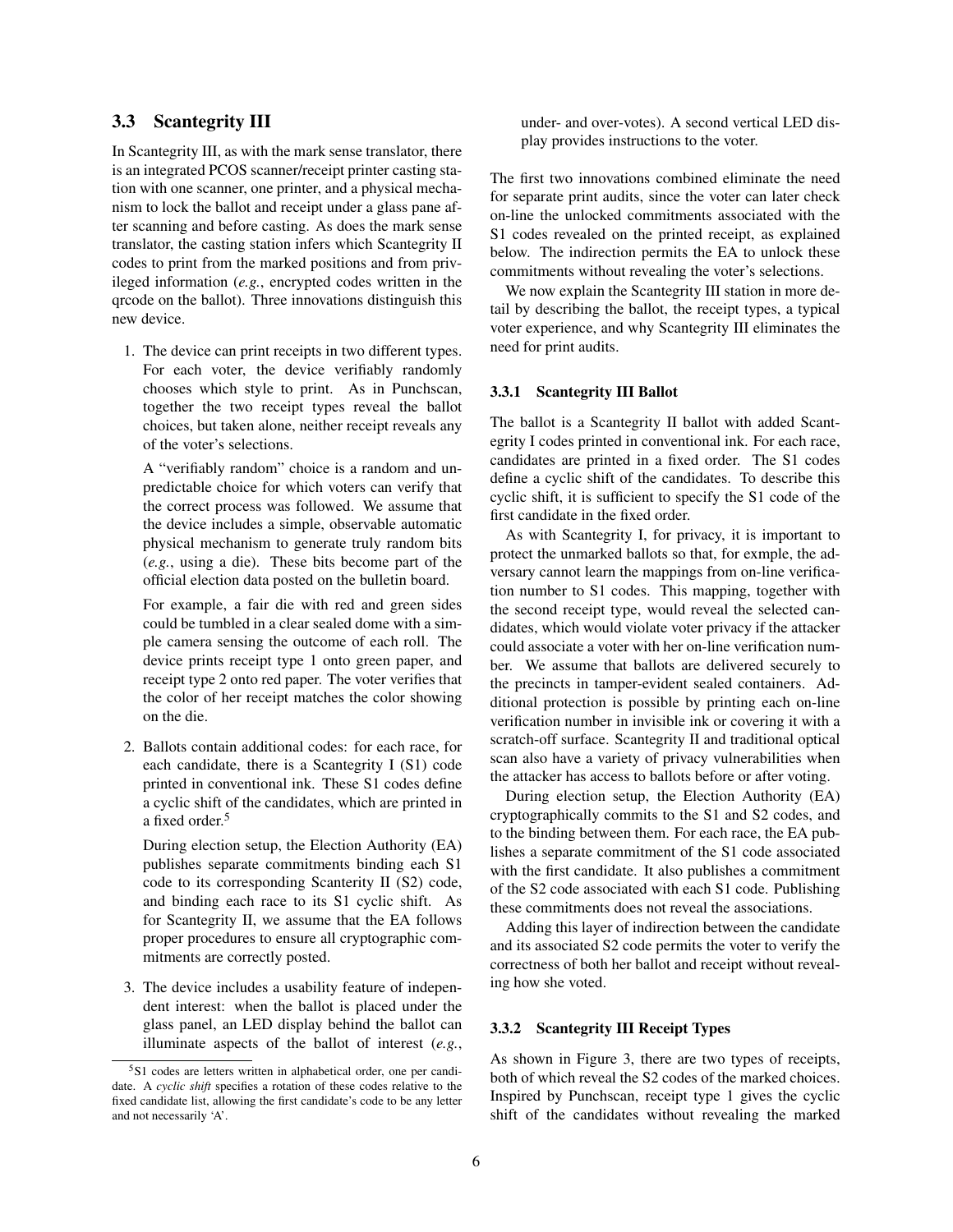choice. Conversely, receipt type 2 gives the S1 code of the marked choice without revealing the cyclic shift.

In receipt type 1, to specify the cyclic shift, it is sufficient to print the S1 code of only the first candidate in the fixed order. Doing so helps keep the receipts short, even if there are many candidates. The length of each receipt is linear in the number of contests, independent of the number of candidates.

At the casting station, the voter may compare her receipt and ballot for consistency. Later, during the optional on-line verification, the voter may further check her receipt against certain commitments which are unlocked after polls close. Specifically, if receipt type 1 is printed, the system unlocks its commentment of the S1 code for the first candidate. Similarly, if receipt type 2 is printed, the system unlocks the commitment between the S1 code of the marked choice and its corresponding S2 code. The choice of which receipt to print is determined in a verifiably random way.

If the voter does not wish to verify her vote on-line, she may insert the ballot and cast it without checking the receipt.

#### 3.3.3 Voter Experience: Scantegrity III

- 1. The voter marks her ballot in a voting booth and then proceeds to a casting station. We shall assume that the ballot is not more than one page.
- 2. In the casting station, a vertical LED screen displays a few-second instructional video loop. It shows placing a ballot on top of a horizontal LED screen, face up, and closing the clear cover over the ballot. The horizontal LED screen under the cover displays supporting graphics during this process, such as multilingual text: "place ballot here."
- 3. Once the cover is closed over the ballot, an electrically operated latch secures the clear cover so that it cannot be opened. The ballot is scanned, perhaps using a video camera, and the device attempts to recognize the marked positions and the qrcode. If the scan is unsuccessful, the device unlocks the cover and asks the voter to re-adjust the ballot, returning to a variant of Step 2.
- 4. Three things now happen in parallel:

(4a) The LED screen under the ballot draws attention to certain characteristics of the ballot. For example, marked positions might be highlighted by backlighting in one color. Similarly, over-votes can be highlighted with a distinctive color, perhaps with blinking; and under-votes can be highlighted with another color.



<span id="page-6-0"></span>Figure 3: A marked Scantegrity III ballot with the two receipt types. For each race and choice, the ballot has both a Scantegrity II codenumber (printed in invisible ink) and a Scantegrity I codenumber (printed in conventional ink). Both receipt types include the Scantegrity II codes of the marked choices. Receipt type 1 gives the Scantegrity I codes (cyclic shifts) of the candidates, but does not reveal the voter's selection. Receipt type 2 gives the Scantegrity I code of the marked choice, but not the position (cyclic shift) of the marked choice.

(4b) A receipt is printed and appears behind a second clear door, with a backlight that is illuminated. The system decides which of the two types of receipts to print by a verifiably random choice. The voter now may compare the ballot and receipt, checking the consistency of the on-line verification numbers, S2 codes, and S1 codes. If the voter discovers an inconsistency, she may summon a poll worker and file a complaint.

(4c) The vertical LED asks the voter if she would like to cast her ballot, and if so, to open the clear cover and take the receipt. If the voter does not wish to cast her ballot, she is instructed to pull the cancel lever and take the ballot back.

5. If the voter opens the receipt door, the ballot drops into the ballot box. The voter removes the receipt which she may bring home. If the voter operates the cancel lever, the receipt drops into a receipt box. In either case the device returns to Step 1.

### 3.3.4 Eliminating Print Audits

Election integrity depends on voters being able to detect incorrectly printed ballots. A crucial aspect of ballot correctness is that the correct codenumber appears next to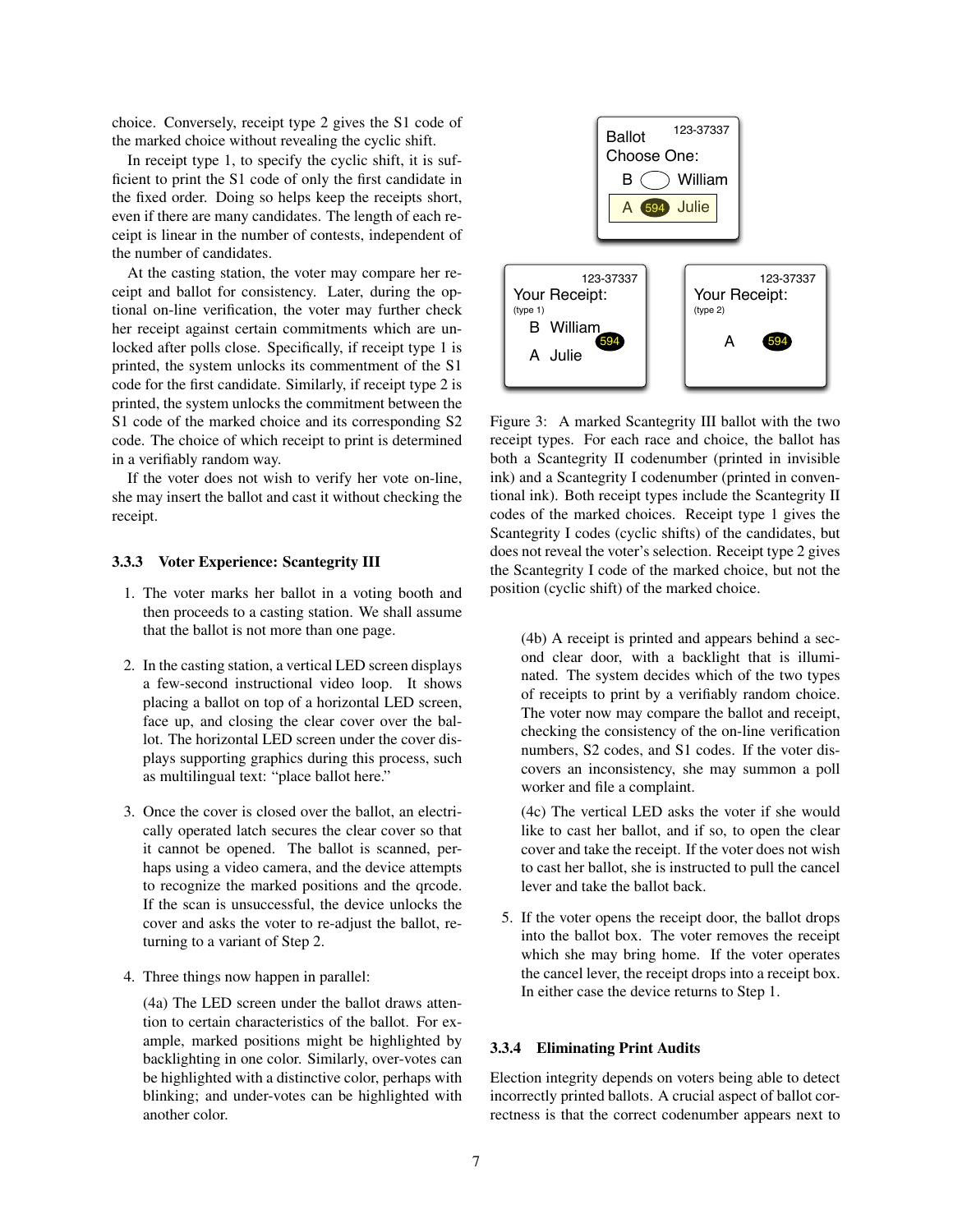each candidate. Traditional Scantegrity II depends on a randomized checking process that yields strong statistical evidence that the voted ballots are correctly printed, but the cast ballots are not audited.

In traditional Scantegrity II, any voter may "print audit" her ballot [\[14,](#page-14-0) [7\]](#page-13-0). During a print audit, a poll worker marks the ballot as print audited, and the voter exposes all of the codenumbers. The voter may then copy the exposed codenumbers by hand or photocopy the ballot. Later, the voter may check that the codenumbers exposed in the print audit match those listed on the bulletin board, and that the correspondences between candidates and codenumbers also match. For print audited ballots, but not for voted ballots, the bulletin board reveals both each candidate name and the associated codenumber. Similarly, for print audited ballots, the bulletin board also unlocks the commitments published by the EA before election day associating each candidate with its codenumber. Additionally, voters and auditors may check that the information on the bulletin board is consistent with the published commitments.

Print audits are destructive: a ballot that is print audited cannot be voted. Once the commitment between candidate and codenumber is revealed, the privacy of a vote with that codenumber is compromised. By contrast, in Scantegrity III, there are two commitments for each candidate; indirection allows one of the two commitments to be revealed without compromising ballot privacy. Receipt type 1 (and its corresponding commitment) gives evidence of the cyclic shift of S1 codes. Receipt type 2 gives evidence of the S2 code for the marked position. Neither receipt alone proves the S2 code of the selected candidate.

For example, consider Figure [3.](#page-6-0) If receipt type 1 is printed, the bulletin board shows the S2 code (594) of the selected candidate (Julie) and the S1 code (B) of the the first candidate (William). It also unlocks the commitment binding the race to the S1 code (B) of the first candidate (William). If receipt type 2 is printed, the bulletin board shows the S2 code (594) of the selected candidate (Julie) and its S1 code (A). It also unlocks the commitment binding the S1 code (A) of the selected candidate to its S2 code (594).

If the station prints any receipt inconsistent with the ballot, the voter will be able to notice the discrepency in the polling place, and the receipt proves malfeasance. If the S1 code on the ballot is wrong, then with receipt type 1 only, the voter will be able to detect the discrepancy from the unlocked commitment during the on-line check. If the S2 code on the ballot is wrong, then with type 2 receipt only, the voter will be able to notice the discrepency from the unlocked commitment during the on-line check. In either case, the signed receipt proves malfeasance. Furthermore, a receipt with invalid signature also proves malfeasance, provided there is proof that the receipt came from the device. For each ballot, there is a 50% chance of being able to detect improper printing.

# 3.4 Policies and Procedures

With each design, some general procedures must be followed to ensure the privacy amd smooth operation of the system.

- All authorized receipt printers must be in visible locations (*e.g.*, no printer may be carried off to an undisclosed area during the election by malicious poll workers).
- The poll booth must be free of cameras, covert microphones or speakers, networking equipment or anything that can allow communication or observation between an external attacker and the voter.
- Reasonable physical security of the printers must be enforced prior to the election, heading off physical attacks against the scanning mechanism.[6](#page-7-1)

The security of the system relies on a majority of poll workers knowing, and correctly enforcing these policies and procedures, regardless of design choice. Nevertheless, even a totally corrupt receipt printer cannot change an election outcome without detection, since any voter can compare her ballot and receipt, and any voter can verify votes on-line by checking S2 codes and by checking the unlocked commitments.

# <span id="page-7-0"></span>4 Requirements

The security of a receipt printer is important because, potentially, it can affect the privacy and integrity of the election. We present high-level functional and security requirements that any receipt printer for Scantegrity must implement to ensure integrity, authenticity, and confidentiality, while improving overall usability.

# 4.1 Functional System Requirements

Any Scantegrity printer must provide the following basic functional characteristics.

*Printed Scantegrity Codes.* The receipt printer will produce Scantegrity receipts, providing the user with the confirmation codes of the selected candidates and the ballot's on-line verification number.

*Voter-Verification, Preferably in Polling Place.* The voter must be able to verify the correctness of the receipt. It is preferable that this verification take place in the

<span id="page-7-1"></span> $6$ Software injection is "fair game" as it is done much more quickly than microprocessor delayering attacks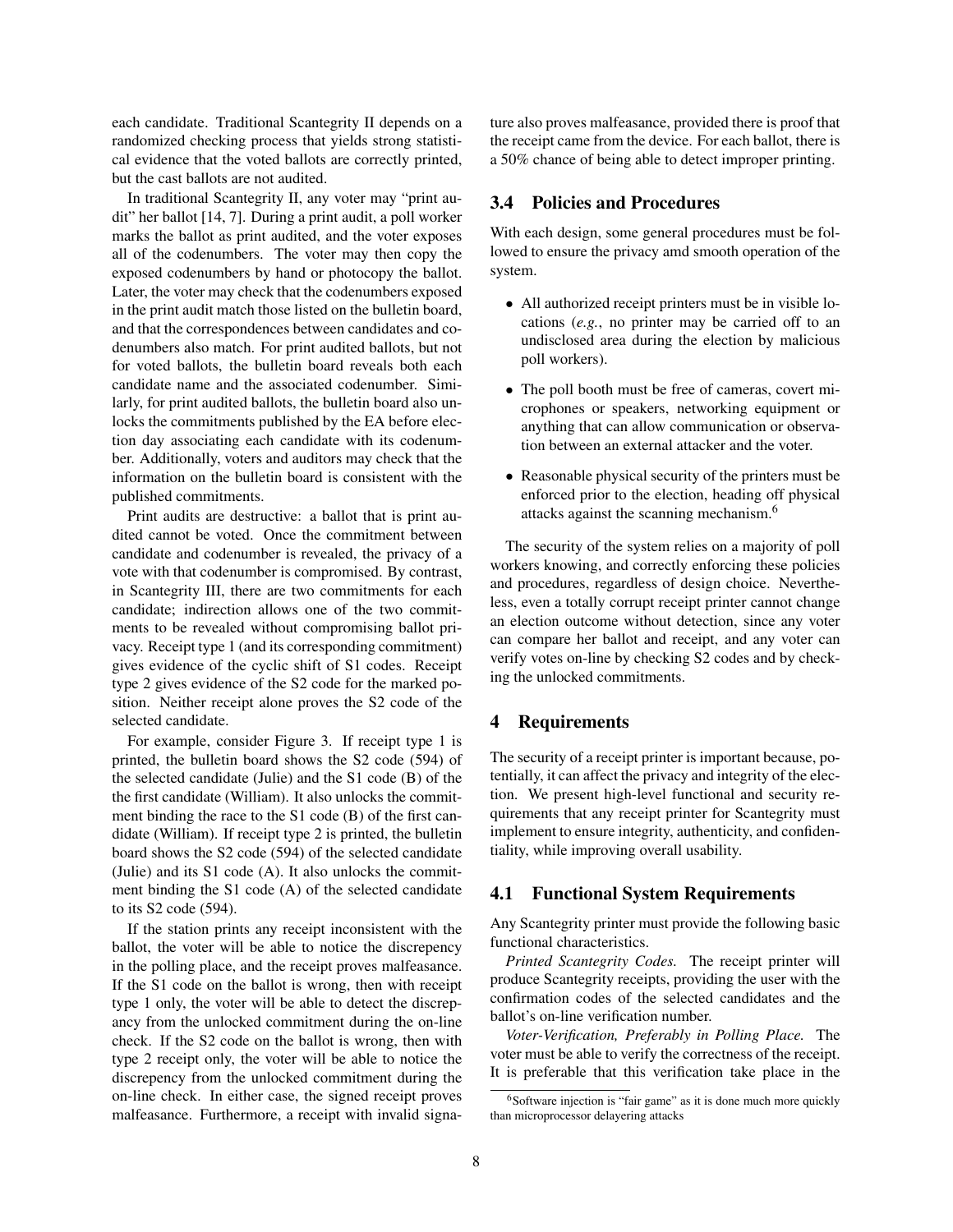polling place, (*e.g.*, by comparing it with the marked ballot that is cast). Especially when checks are performed later on-line, it is important that the receipt provide proof to anyone of any detected malfeasance.

*Self-Verifiable Receipts.* For any receipt, using information printed on the receipt, anyone should be able to verify that the receipt came from an authorized receipt printer. Further, from the receipt, the voter and anyone else, shall be able to confirm that the receipt printer booted only authorized software.

*Independence.* The receipt printer shall not rely on the correct operation of any other component in the system.

*Usability.* The design should be intuitive to use and able to accommodate accessibility interfaces. A printed format may be appropriate for sighted voters, but designs should accommodate disabled voters and speakers of different languages.

*Longevity.* The receipt printing equipment should be able to be used in multiple elections over many years.

*Failsafe.* The receipt printer must not obstruct voters from being able to construct traditional handwritten receipts, including in the event of technology failure.

# 4.2 Security Requirements

A Scantegrity receipt printer must also uphold the following basic security properties.

*Privacy.* The receipt printer should not compromise voter privacy, for example, by disclosing unrevealed Scantegrity codes to unauthorized parties, disclosing the marked positions on a ballot, nor printing information on the receipt that would help correlate a confirmation code to the voter's selection.

*Integrity.* The receipt printer should not facilitate attacks on the integrity of the election. Further, the receipt printer should not facilitate false challenges to the election integrity. In particular, the printer shall not enable an attacker to impart credibility to a false receipt.

*Event Control.* The receipt printer shall not be capable of printing valid receipts before or after the authorized election period. This requirement demands strong controls on signature keys.

*Information Control.* Only authorized platforms shall be entrusted with any sensitive ballot data, including Scantegrity confirmation codes.

To meet these requirements, we advocate a TPMbased approach, as explained in the next section. In comparison with other approaches (*e.g.*, provisioning cryptographic material via removable smart cards), our TPM approach reduces the required trusted base and simplifies channels needed to distribute cryptographic secrets.

# <span id="page-8-0"></span>5 Enhancing Designs with a TPM

We propose enhancing the confidentiality of election data entrusted to the receipt printer by using a general computing platform for the receipt scanner/printer subsystem that includes a TPM. The TPM will store measurements of the device operating and application software and use these to manage keys for signing receipt data and decrypting Scantegrity II codes.

Incorporating a *Trusted Platform Module (TPM)* into the receipt printers brings three main benefits: authenticity, ballot privacy, and policy enforcement. These benefits supplement those achieved through proper procedures. For all Scantegrity III designs, the TPM can issue a digital signature of receipt contents proving legitimacy of the receipt. The TPM can enforce election day start times by protecting the signing keys with special passwords that are posted publicly only when election day begins. It also has a secure counter that can report the number of receipts issued at the end of the day, for comparison with zero tapes to detect stuffing attacks. For the marked sense translator, the Scantegrity II codes can be encrypted with a TPM key bound to the acceptable booted platform state, ensuring that incorrectly installed platforms can neither read the codes nor disclose proof of voter preferences to an attacker. The system can use encryption to maintain a secure log of all receipts scanned, so voting rights groups can verify every receipt automatically and regardless of whether individual voters verify. These benefits flow from the TPM's ability to store secrets in hardware, and bind the use of those secrets to the booted software state of the receipt printer platform.

Adding a TPM to an E2E system risks breaking the verifiability property of E2E if it were allowed to manipulate any election data (receipt code, voter preference) in a way that the voter could not verify independently. We propose using the TPM to supplement the security properties of the Scantegrity III system, adding significant design and usability improvements while being careful not to degrade the verifiability of the system. Our receipt printer design does not change the core Scantegrity system, and the voter always has the option of manually recording Scantegrity II codes for verification, independently of TPM technology.

Although the TPM protects secrets, in the mark sense translator and Scantegrity III station, it also potentially increases the risk of exposure of codenumbers beyond that caused by using invisible ink and a trusted ballot printer. Section [6.2](#page-11-0) discusses consequences of such exposure.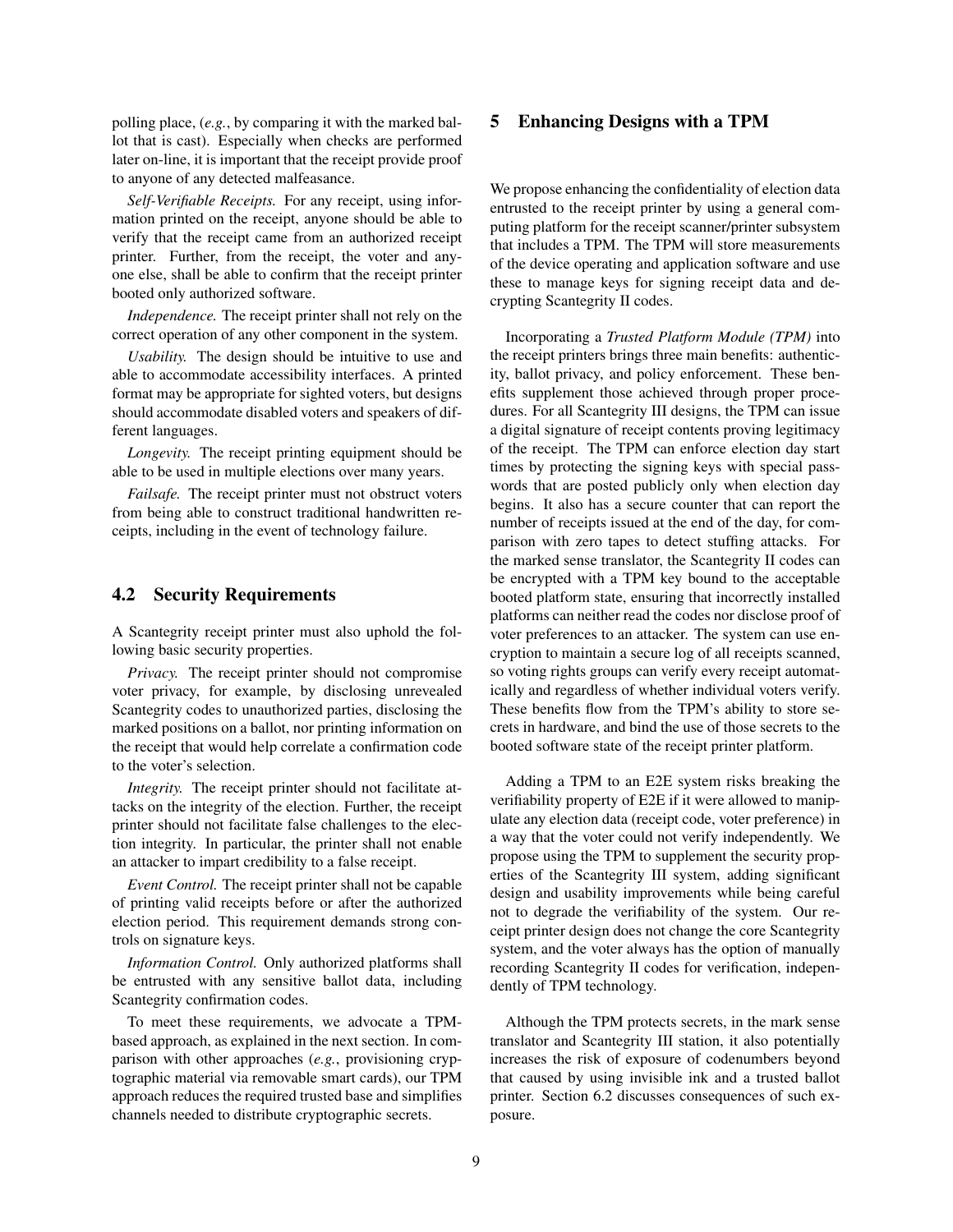# 5.1 Design Details

We describe the high level receipt printer enhancements with the TPM by use cases that are tied to phases of the election. The use cases involve the following hardware security features of the TPM: *Platform Configuration Registers (PCRs)* that store cryptographic hashes of receipt printer software; *Sealing*, restricting use of a secret to the identity of the TPM and the PCRs; *Monotonic Counters*, non-decreasing counters managed securely within the TPM; *Quoting*, signing the PCR values with a TPM key; *Delegation*, granting restricted administrative privilege based on knowledge of a password; and *Ownership*, the process that establishes the TPM signing and encryption key hierarchy. Further details are in Fink [\[18\]](#page-14-2) or Carback [\[9\]](#page-13-3). The use cases are:

Vendor Software Delivery: The vendor delivers software to the *Independent Testing Authority (ITA)* that witnesses the final compilation. At this time, the ITA records the *golden measurements* of the software cryptographic hashes of the operating system and receipt printer application software. The ITA securely transfers the golden measurements to the *Election Authority (EA)*.

Printer Hardware Delivery: When the receipt printers are delivered, the EA activates the TPM by *taking ownership*, causing the TPM to create a unique key hierarchy. The EA determines two passwords, an election day initiation password and an election day termination password. The EA creates the signature key, called an *Attestation Identity Key (AIK)*, sealed to the golden measurements and the usage authorization password, and publishes the public part of the AIK. The EA initiates the monotonic counter and records its known value, and creates an encryption key if using the marked sense translator. The EA creates a teardown delegation bound to the termination password.

Election Day Initialization: The EA releases the initiation password to precincts at the start of the election period. The printer boots its software, committing measurements of each booted component in the TPM's PCRs. Precinct officials gather monotonic counter values as part of the zero-tape procedures. They enter the initiation password that authorizes use of the AIK.

Voting and Receipt Printing: The voter marks her ballot and scans it as described in Section [3.](#page-2-0) The receipt printer creates a hash of the receipt data, either a signature of the scanned images in the case of the image duplicator, or a signature of the marked positions in the marked sense translator. The TPM signs the hash using the AIK and returns a quote of the platform PCRs, and the printer encodes these onto a *Two-Dimensional QR barcode (qrcode)* barcode on the receipt.

Receipt Verification: The voter takes her receipt to an independent scanning station that scans the qrcode and verifies the signature using the AIK public key. The receipt is deemed valid if the PCRs match the published golden measurements and the AIK public key is valid and known. If any problems occur, precinct officials take action.

Election Day Termination: The platform signs the final value of the monotonic counter with the AIK. The EA releases the termination password, and the poll workers enter it causing the TPM to erase its private keys so that the AIK private key never can sign anything again. The poll workers can retrieve digital archives of the receipts at poll close time, to publish for independent verification by third-parties.

As explained in Section [6.2,](#page-11-0) even if the receipt printer were malicious with corrupted TPM, the adversary could not change the election outcome without detection. Moreover, the Scantegrity II voting system with any of our receipt printers remains software independent: no undetected fault in software can change the election outcome without detection [\[36,](#page-14-23) [35\]](#page-14-24).

# 5.2 Assumptions

Our TPM design enhancements use the hardware protection features of the TPM to protect election secrets, enforce election policy, and protect voter privacy by keeping secrets away from malicious software. However, the TPM has its limits, as does any high value system that uses sophisticated electronic and physical components.

In particular, if the attacker controls the TPM or its lifecycle, or if the attacker controls the software lifecycle and is able to insert back-door software activation codes into the reviewed and certified election software, the TPM's protections become useless. Control over the TPM or election software lifecycle by an adversary would allow these conditions to occur (countered by certain mitigations):

- The system could authenticate fake receipts. The remedy is detecting this situation when the voter notices incorrect Scantegrity E2E codes on the public bulletin board and raises a challenge. Although the receipt seems authentic, election authorities may recover the original ballot and confirm the TPM or software malfunction. This problem would be exacerbated if the attacker also controlled the physical ballots, encoding them with special disappearing inks that would reveal one code during voting and fade out to become a different code, chemically morphed to match the fake receipt.
- The system could refuse to authenticate legitimate receipts. The remedy is detecting this condition in the precinct; the Scantegrity E2E codes would be verified at the public bulletin board.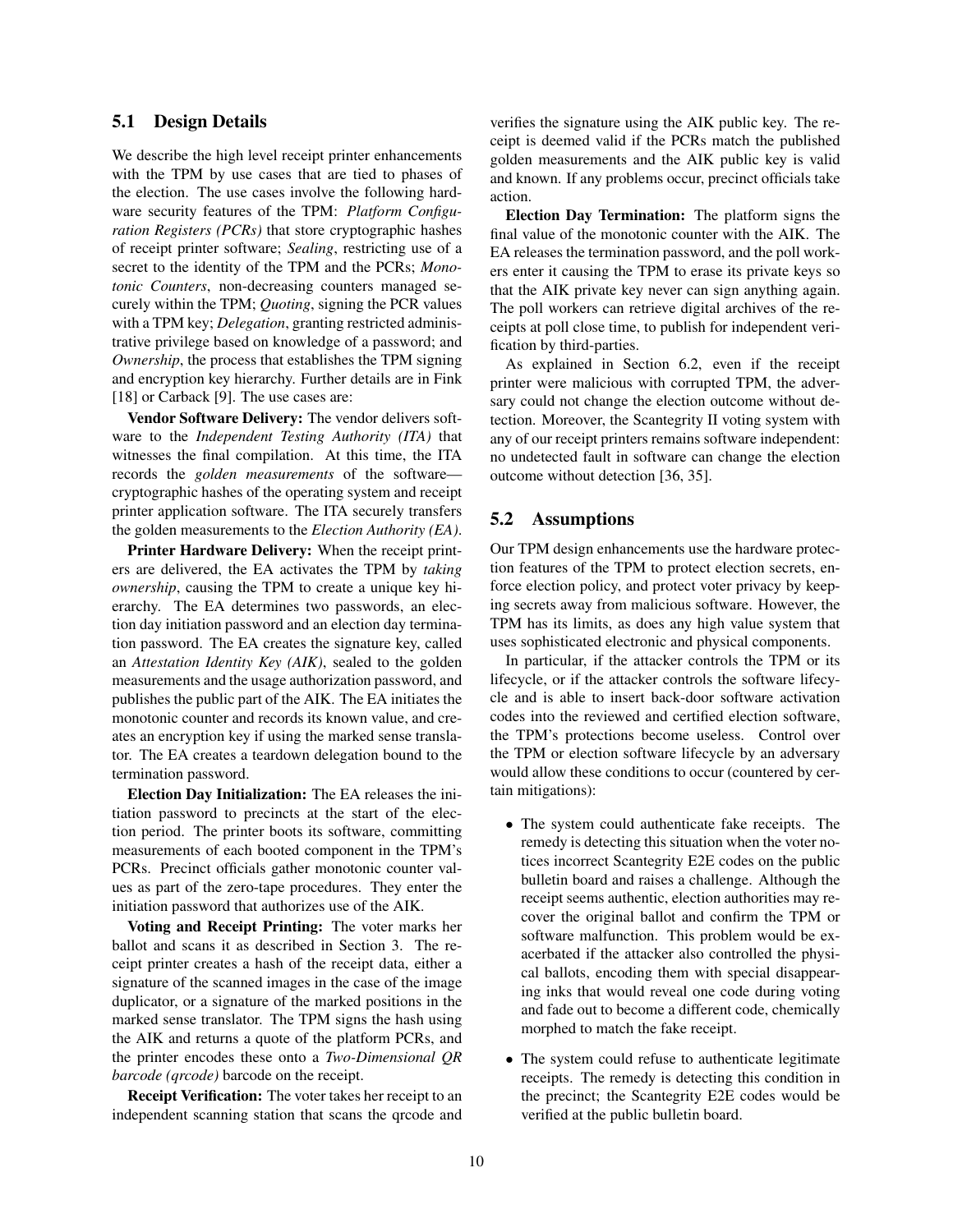Acknowledging these threats, we claim that our TPM design can authenticate valid receipts and detect malicious software that booted only when certain assumptions hold:

- 1. The attacker does not control the TPM or its lifecycle.
- 2. The attacker does not control the lifecycle of the certified election software.
- 3. The attacker cannot influence the EA to disclose passwords prematurely, including the election initiation and TPM ownership passwords.
- 4. The attacker does not control the root of trust for measurement, that portion of the *Basic Input/Output System (BIOS)* or CPU responsible for initiating the sequence of measurements that occurs during platform boot.[7](#page-10-1)

We trust the measured boot chain to include the entire software image of the receipt printer, plus the critical OS software functions and supporting libraries. This measured boot chain typically begins with the BIOS, although Intel and AMD support a capability called Late Launch that allows late booting into a secure environment. The boot sequence is responsible for storing all the software measurements in the TPM. If the boot sequence is improperly designed or inadequately tested prior to deployment, it may skip or incorrectly record one or more measurements causing the TPM not to reflect the state of all software in control of the receipt printer. This can enable an adversary to take control of the platform even though the recorded state appears to be correct. A similar problem can happen if the attacker is in control of the System Management Mode as described below.

Subverting the TPM and trusted boot requires a sophisticated attack, yet is within the capabilities of major nation states. Wojtczuk and Rutkowska [\[43\]](#page-15-4) attacked Intel's TXT trusted boot process by injecting code into the privileged System Management Mode (SMM) feature on Intel processors that corrupts the kernel image immediately after the TPM records its measurement, invalidating the trusted measurement chain. Intel has proposed a fix for this attack, and finding new exploits in SMM is difficult by the authors' own admission. Tarnovsky [\[41\]](#page-15-5) demonstrated how to delayer and probe the unencrypted data paths of the Infineon TPM, but this attack requires persistent physical access and time-consuming instrumentation. Sophisticated attackers may also find it possible to learn codes by defeating the invisible ink, compromising the trusted ballot printer, or compromising the trusted workstation that generates the master election secret.

# 5.3 Risks

As explained in detail in Section [6.2,](#page-11-0) our receipt printers introduce additional potential risks to privacy but do not enable an attacker to modify an election outcome without detection, even if the receipt printer and its TPM are completely compromised. For example, in the mark sense translator and Scantegirty III station, compromise of the TPM leaks the device's signature key and exposes all Scantegrity II verification numbers read by that device. This exposure enables the attacker to violate ballot privacy and make false claims of incorrectly posted codenumbers. The situation is similar to, and slightly worse than, compromise of codenumbers in Scantegrity II through failure of the central printer, invisible ink, or custody of unmarked ballots shipped from the printer to the precincts. Similarly, in traditional Scantegrity II, a corrupt scanner can also expose the codenumbers it reads.

# <span id="page-10-0"></span>6 Discussion

In this section we discuss several issues arising from our receipt printer designs. In particular, we discuss security benefits from trustworthy receipt printers, threats (and their mitigations) from malicious receipt printers, and other issues.

# 6.1 Security Benefits

In addition to improving usability through automation, our receipt printers offer significant security benefits.

Trustworthy receipt printers mitigate the threat of someone (*e.g.*, a malicious poll worker with access to marked ballots) adding marks to a cast ballot. For example, an added mark to an under-voted race could help a candidate, and an added over-vote to a race could invalidate a vote for another candidate. A digitally-signed receipt offers proof of such malfeasance. By contrast, in Scantegrity II, a voter cannot prove that she under-voted because she cannot prove that she does *not* know any of codes. Similarly, she cannot prove that she did *not* overvote.

Receipt printers enable the Election Authority (EA) to produce an electronic and/or paper copy of all receipts printed. These receipts could be posted publicly and given to various auditors. In doing so, auditors could verify all votes.

Because receipt printers make it easier for voters to generate receipts, it seems likely that more voters will verify their votes on-line.

<span id="page-10-1"></span><sup>7</sup>TPM and CPU manufacturers have studied this problem in depth; in particular, Intel's AC INIT CPU extension securely initiates the measurement process and forms a core part of their Trusted eXecution Technology architecture. See Grawrock [\[22\]](#page-14-25) for details.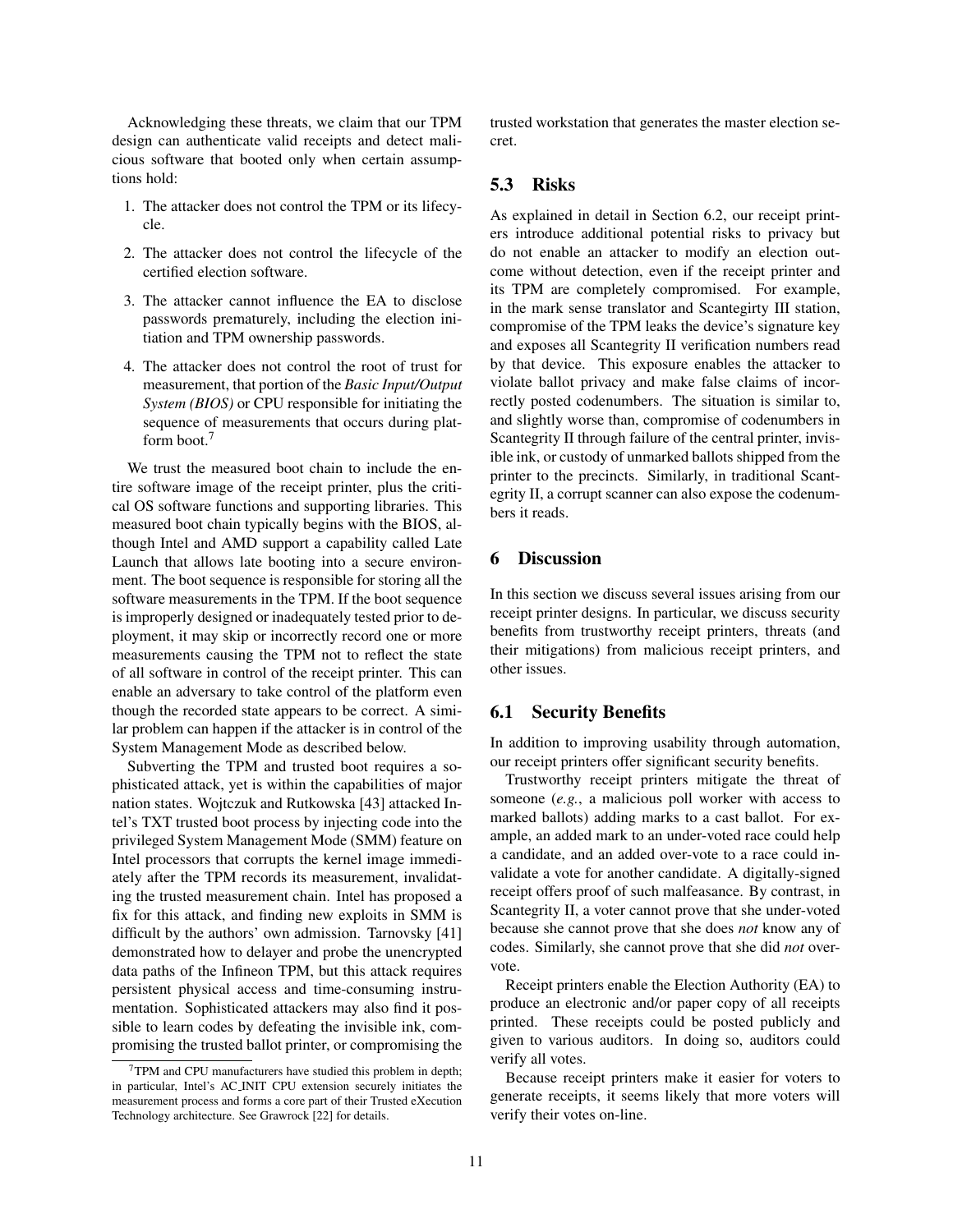The Scantegrity III system achieves the security benefit of full voter verifiability. By contrast, Scantegrity II voters depend on print audits to establish statistical assurance that ballots are correctly printed. While the voter can void and audit her Scantegrity II ballot, she cannot audit her cast ballot.

# <span id="page-11-0"></span>6.2 Malicious Receipt Printers

Receipt printers also present potential security vulnerabilities, especially—but not limited—to voter privacy. We now consider what might happen if an attacker gained control of our receipt printers. After explaining our threat model, we analyze a variety of potential attacks.

#### 6.2.1 Threat Model

We consider only attacks that use a rogue receipt printer during the election. For a more general security analysis of Scantegrity and voting, see [\[14,](#page-14-0) [24,](#page-14-26) [25\]](#page-14-27). For an analysis of TPM protocols for voting, see [\[19\]](#page-14-18). Our adversary might include an insider, a foreign government, a minority of corrupt poll workers, one or more of the contestants, or a coerced or paid voter.

We consider four categories of attack:

- 1. *Manipulation Attacks*, where an adversary attempts to manipulate the election result.
- 2. *Identification Attacks*, where an adversary attempts to identify voter choices and violate election privacy.
- 3. *Disruption Attacks*, where an attacker wishes to prevent or delay certification of the election undetectably.
- 4. *Discreditation Attacks*, where an attacker tries to imbue significant doubt in the public's perception of the election outcome.

We do not consider denial of service attacks explicitly, because they apply to all voting systems and are difficult to prevent but typically are easy to detect. A receipt printer's security design is successful if it does not increase the ability of an adversary to carry out successful attacks undetectably, in comparison with not using the receipt printer.

### 6.2.2 Manipulation Attacks

Importantly, each of our designs enables the voter to compare her receipt against her marked ballot. Furthermore, she may additionally create her own handwritten receipt. Therefore, a corrupt receipt printer cannot modify the election outcome without detection.

A malicious receipt printer could perform a *chain printing* attack, where it tires to trick the voter into checking the wrong confirmation code on-line. The receipt printer saves and reprints from a previous ballot valid scanned images (or verification codes) and corresponding ballot on-line verification number. The conspiring PCOS scanner flips votes of the unverified ballots, altering the election outcome. After leaving the polling place, the voter will be unable to detect malfeasance when verifying her vote on-line. A voter can detect chain printing by comparing her marked ballot with the printed receipt in the polling place. Auditors can also check if the receipt printer prints the same on-line verification number more than once.

Scantegrity is potentially vulnerable to a *ballotstuffing* attack, since voters cannot directly check if the official data include extra ballots. This attack is detected by poll workers keeping a careful count of how many people voted and checking that the data do not include extra marked ballots. Because it is not connected to the PCOS scanner, the image duplicator provides no defense against this attack. The mark sense translator offers a TPM-protected monotonic counter printed on the receipt as an independent count of the number of ballots cast. But a corrupt mark sense translator could either not count the stuffed ballots inserted into the scanner (hoping that poll workers will not count voters accurately), or it could count them but not print a corresponding receipt (hoping that poll workers will have more confidence in the TPM's monotonic counter over their own counts, and hoping that voters will not notice the discountinuity in receipt sequence numbers).

#### 6.2.3 Identification Attacks

Protecting privacy is very difficult. For example, a corrupt receipt printer could photograph the voter and transmit a cryptographically signed image of the marked ballot via a clandestine channel. But this threat also exists with conventional PCOS scanners. Our main privacy protection stems from our use of a TPM to store keys and verification codes and to verify that the correct software was booted.

Because the receipt printers scan marked ballots, they see sensitive information (as do PCOS scanners), including marked choices and their codes. Furthermore, the mark sense translator knows all codes on each ballot scanned. This sensitive information could be leaked through clandestine channels (*e.g.*, through signatures or subtle steganographic modifications to the printed fonts).

The attacker must still associate the voters with their marked ballots. One way to do so is via the "Italian" attack, where the coercer demands that the voter mark certain unimportant races in distinctive ways. Another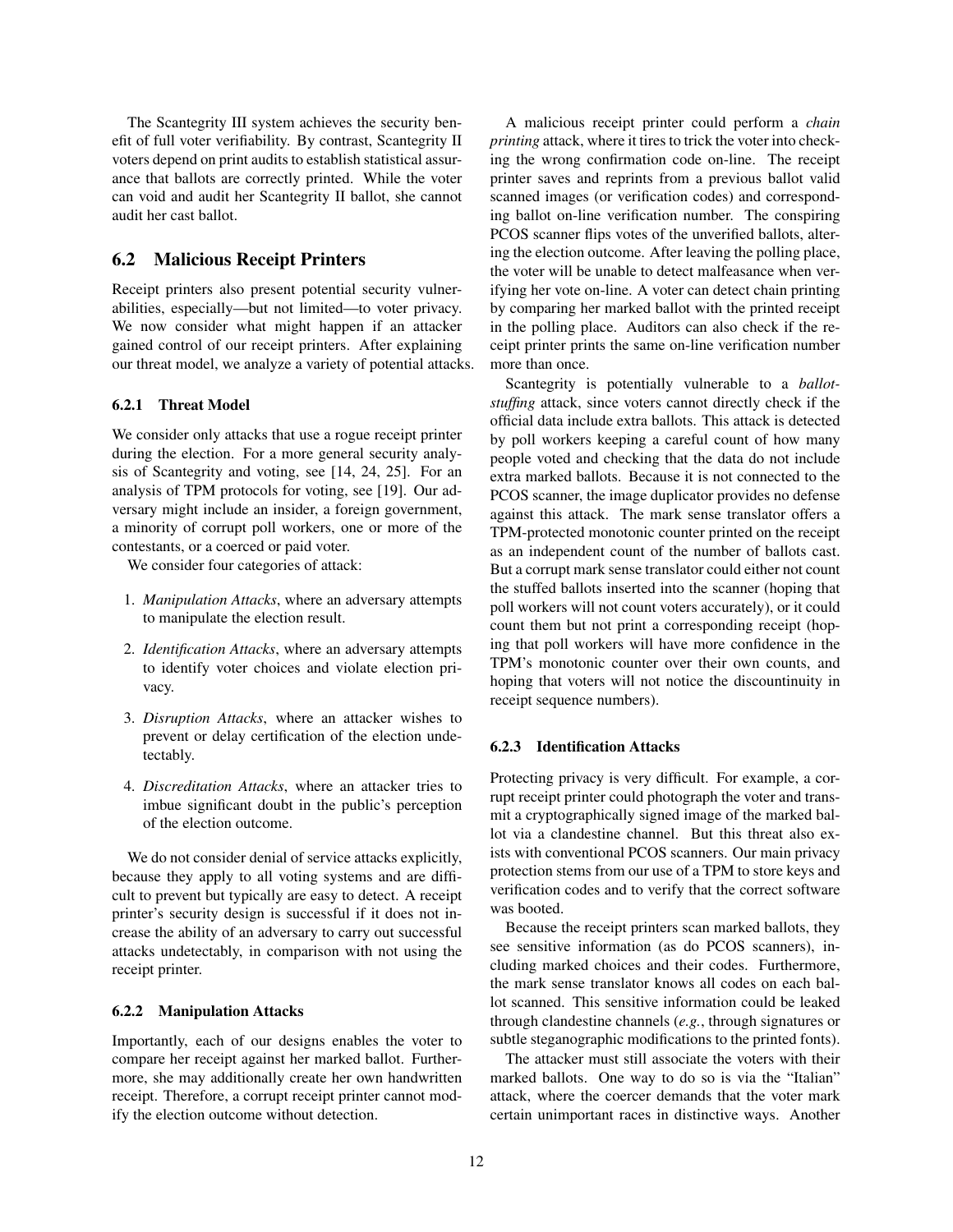way is with the aid of a corrupt image duplicator. Since the image duplicator prints partially marked ovals, the coercer could demand that the voter partially mark ovals in certain races in distinctive ways.

A malicious image duplicator could also scan the marked ballot at a slight angle, revealing the correspondence between codes and their candidates.

A malicous image duplicator might try to leak ballot choices by selecting the permutation of ovals on the receipt based on the on-line verification number. However, if ovals are not printed in order of decreasing pixel density, the receipt is proof of malefeasance.

If voters tend to fill in ovals more completely depending on the oval position on the ballot, then the image duplicator might leak some information about candidate choices.[8](#page-12-1)

A stronger architectal defense, but requiring more radical changes to the voter experience, would be to separate the acts of voter intent capture and casting, as in the Benaloh model [\[6\]](#page-13-7), and to permit multiple intent captures. Then, any scanner/encryptor seeing a plaintext ballot would not know if that ballot were cast, and only encrypted ballots would be cast.

#### 6.2.4 Disruption and Discreditation Attacks

These attacks are also very hard to prevent. For example, a machine that misbehaves in various ways (*e.g.*, jams paper, prints unreadable receipts, stops working) can cause delays and lower public confidence in the system. But this threat also exists with conventional scanners. Regardless, the EA has the option to examine the marked paper ballots.

There are many ways in which a corrupt receipt printer (or PCOS scanner) could potentially misbehave in detectable ways that cause disruption and thereby errode voter confidence in election results. For example, the corrupt receipt printer could print incorrect codes or online verification numbers, generate invalid digital signatures, print additional valid codenumbers of *unmarked* choices, or carry out detectable manipulation attacks.

Conversely, a malicious voter could forge a receipt with *invalid* signature and falsely claim that the receipt printer generated the bogus receipt. Even if the voter were allowed to check digital signatures in the polling place (*e.g.*, with her iPhone), it would be nearly impossible to prevent a voter from smuggling a bogus receipt into the polling place. To mitigate this threat, the EA might print receipts onto security paper, but doing so adds cost and complexity and does not provide a perfect defense, including against insiders with access to the security paper.

If the receipt printer leaks a valid codenumber of an unvoted choice, the conspiring malicious voter could convincingly falsely claim that the on-line bulletin board posted the wrong verification code.

Despite these threats, our receipt printers do not significantly worsen the current threat from malicious scanners, and the TPM helps ensure that the correct software is booted.

### 6.3 Eliminating Invisible Ink

Fink [\[18\]](#page-14-2) and Carback [\[9\]](#page-13-3) speculated that the mark sense translator could be modified to eliminate the need for invisible ink in Scantegrity ballots by entrusting the Scantegrity II codes to the cryptographic protections of the TPM, dividing the election codes into groups and encrypting them with unique secrets shared between specified TPMs and the election authority. This capability would enable the printer to"late bind" the codes to the marked ballot positions, recording the codes in the clear for the first time only on the printed receipt. Such an approach eliminates the complexity of invisible ink ballots, hides the codes until they are needed (thus mitigating several privacy attacks based on access to unvoted ballots), and improves accessibility, *e.g.*, by allowing blind voters to hear codes on accessibility devices.

Despite these advantages, some argue that this strategy places unwarranted trust in the TPM, making it the gatekeeper of critical Scantegrity II codes. As a safeguard, the ballots can also include Scantegrity I codes. Nevertheless, failures in the operation or integrity of the TPM would compromise voter privacy and reduce the ballot verification properties of Scantegrity II (using late binding) to that of Scantegrity I. On the other hand, traditional Scantegrity II trusts the central ballot printer operation not to reveal codes, and it trusts the integrity of the physical ink process and chain of custody between the central printer and the precincts. While we agree that invisible ink is the best present alternative, we feel late binding is worth further investigation because it is easy to do using a TPM, potentially offers more granular safeguards of the election secrets, and affords an option to those election authorities or specific circumstances where invisible ink is impractical.

# <span id="page-12-0"></span>7 Conclusion

We have presented and analyzed three designs for a trustworthy receipt printer for Scantegrity II, representing different engineering tradeoffs among simplicity, usability, and security.

The image duplicator is attractive for its simplicity and because it can augment exisitng PCOS scanners as a separate optional station without any modifications to the

<span id="page-12-1"></span><sup>&</sup>lt;sup>8</sup>Observation by an annonymous referee.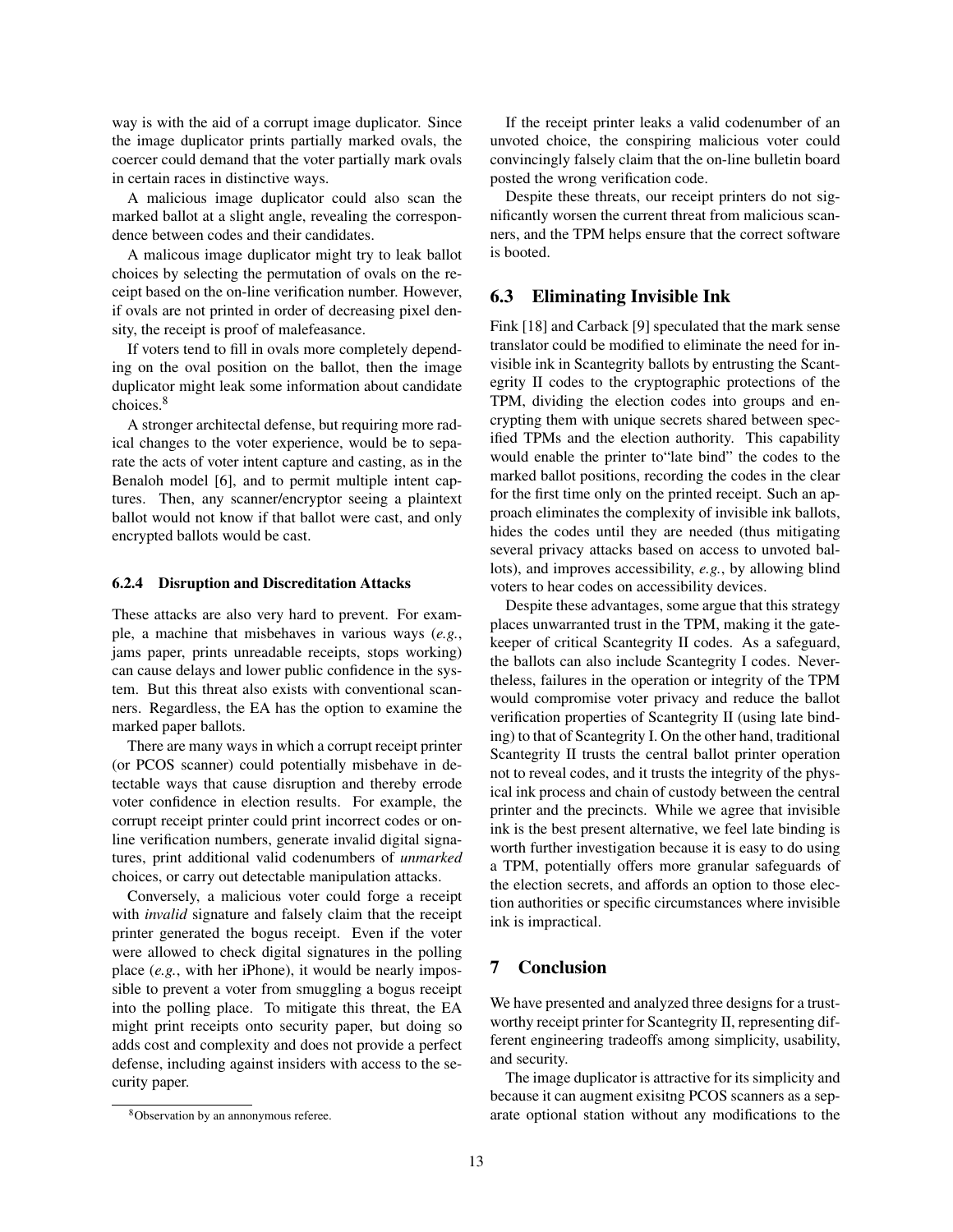PCOS scanners. It can be used in addition to either of the other designs. As a separate, optional station that is not provided with codenumbers, this design offers the least additional security risk over that already present in Scantegrity II. The image duplicator, however, offers no guarantee that the ballot presented to the receipt printer is the same ballot cast, and it requires an extra station in the voting process. Nevertheless, it is our favorite choice.

The mark sense translator guarantees that the receipt is based on the cast ballot. By knowing the confirmation codes (*e.g.*, as encrypted on the ballot), this design can print the codes more clearly, offer more accessibility options, and provide a meaningful check on the PCOS scanner. The translator, however, requires a physical mechanism to lock the ballot under glass after scanning and before casting, and it creates a greater potential security vulnerability by having access to all codenumbers on the ballots it scans.

As an embellished mark sense translator, the Scantegrity III casting station can backlight ballots to point out important feartures, including over- and under-votes. It eliminates the need for a separate print audit. But it is the most complex of the three designs, uses a more complicated ballot with both Scantegrity I and II codes, and (for voters who wish to verify their ballots) requires voters to carry out a more involved checking procedure at the station. The Punchscan-like indirection of the Scantegrity I codes will likely confuse some voters. The intriguing backlighting user interface is of separate interest.

The mark sense translator and Scantegrity III station offer some security advantages (*e.g.*, empowering voters to detect ballot modifications after casting), but they also present additional security risks (*e.g.*, exposure of codenumbers through the TPM). Those who find such risks unacceptable will likely prefer the image duplicator.

Each design depends on a sufficient number of voters comparing the printed receipt with the marked ballot (and/or making their own handwritten receipt). This situation is far better than that of VVPAT: Our designs preseve E2E outcome integrity. And while the usability for the voter remains to be tested, election officials do not have to hand-count VVPAT printouts.

Open problems include implementation, usability testing, and adding accessibility interfaces. It remains to be determined how easily voters can read the codenumbers printed by the image duplicator, and how voters will respond to the Scantegirty III backlighting feature. It also remains to be determined how well voters will deal with the conceptual and physical complications of the Scantegrity III casting station, despite other simplifying and attractive aspects of its user interface.

All designs facilitate increased verification of confirmation codes by making it easier for voters to bring home receipts and by enabling the election authority to release copies of all receipts generated. Because the receipt printers scan marked ballots, they introduce potential security vulnerabilities, especially to voter privacy and to supporting false claims of irregularities. Using the TPM as a trusted base helps voters verify that the platforms booted the correct software, that the receipts are genuine, and that voter privacy is maintained. In each design, the voter verifies the paper receipt in the polling place by comparing it against the marked ballot. Furthermore, voters are welcome to make their own additional handwritten receipts. Consequently, these receipt printers cannot change election outcomes without detection.

# 8 Acknowledgments

We appreciate helpful comments from Josiah Dykstra, Christopher Nguyen, Ronald Rivest, Vanessa Teague, and the reviewers. Sherman was supported in part by the Department of Defense under IASP grants H98230- 09-1-0404 and H98230-10-1-0359.

# References

- <span id="page-13-1"></span>[1] 42ND CONGRESS OF THE UNITED STATES OF AMERICA. The Help America Vote Act of 2002 (HAVA). United States Public Law 107-252, 2002.
- <span id="page-13-6"></span>[2] ADIDA, B. *Advances in Cryptographic Voting Systems*. PhD thesis, MIT, August 2006.
- <span id="page-13-8"></span>[3] ADIDA, B. Helios: Web-based open-audit voting. In *Proceedings of the 17th Usenix Security Symposium (USENIX Security 2008)* (July 2008), USENIX Association, pp. 335–348.
- <span id="page-13-5"></span>[4] ADIDA, B., AND NEFF, C. Efficient Receipt-Free Ballot Casting Resistant to Covert Channels. In *EVT/WOTE'09: Proceedings of the USENIX Electronic Voting Technology Workshop/Workshop on Trustworthy Elections* (Berkeley, CA, USA, 2009), USENIX Association.
- <span id="page-13-4"></span>[5] ADLER, J., DAI, W., GREEN, R., AND NEFF, C. Computational details of the votehere homomorphic election system. In *Proc. Ann. Intl Conf. Theory and Application of Cryptology and Information Security (ASIACRYPT)* (2000).
- <span id="page-13-7"></span>[6] BENALOH, J. Simple verifiable elections. In *EVT'06: Proceedings of the USENIX/Accurate Electronic Voting Technology Workshop 2006 on Electronic Voting Technology Workshop* (Berkeley, CA, USA, 2006), USENIX Association.
- <span id="page-13-0"></span>[7] CARBACK, R., CHAUM, D., CLARK, J., CONWAY, J., ES-SEX, A., HERRNSON, P. S., MAYBERRY, T., POPOVENIUC, S., RIVEST, R. L., SHEN, E., SHERMAN, A. T., AND VORA, P. L. Scantegrity II Municipal Election at Takoma Park: The First E2E Binding Governmental Election with Ballot Privacy. In *19th USENIX Security Symposium* (Washington, DC, USA, August 2010), USENIX Association.
- <span id="page-13-2"></span>[8] CARBACK, R., CHAUM, D., CLARK, J., CONWAY, J., ES-SEX, A., HERRNSON, P. S., MAYBERRY, T., POPOVENIUC, S., RIVEST, R. L., SHEN, E., SHERMAN, A. T., VORA, P. L., AND SINHA, B. Exploring Reactions to Scantegrity: Analysis of Survey Data from Takoma Park Voters and Election Judges. Pending Publication, 2010.
- <span id="page-13-3"></span>[9] CARBACK, R. T. I. *Engineering Practical End-to-End Verifiable Voting Systems*. PhD thesis, Dept. of CSEE, University of Maryland, Baltimore County, Baltimore, MD, 2010.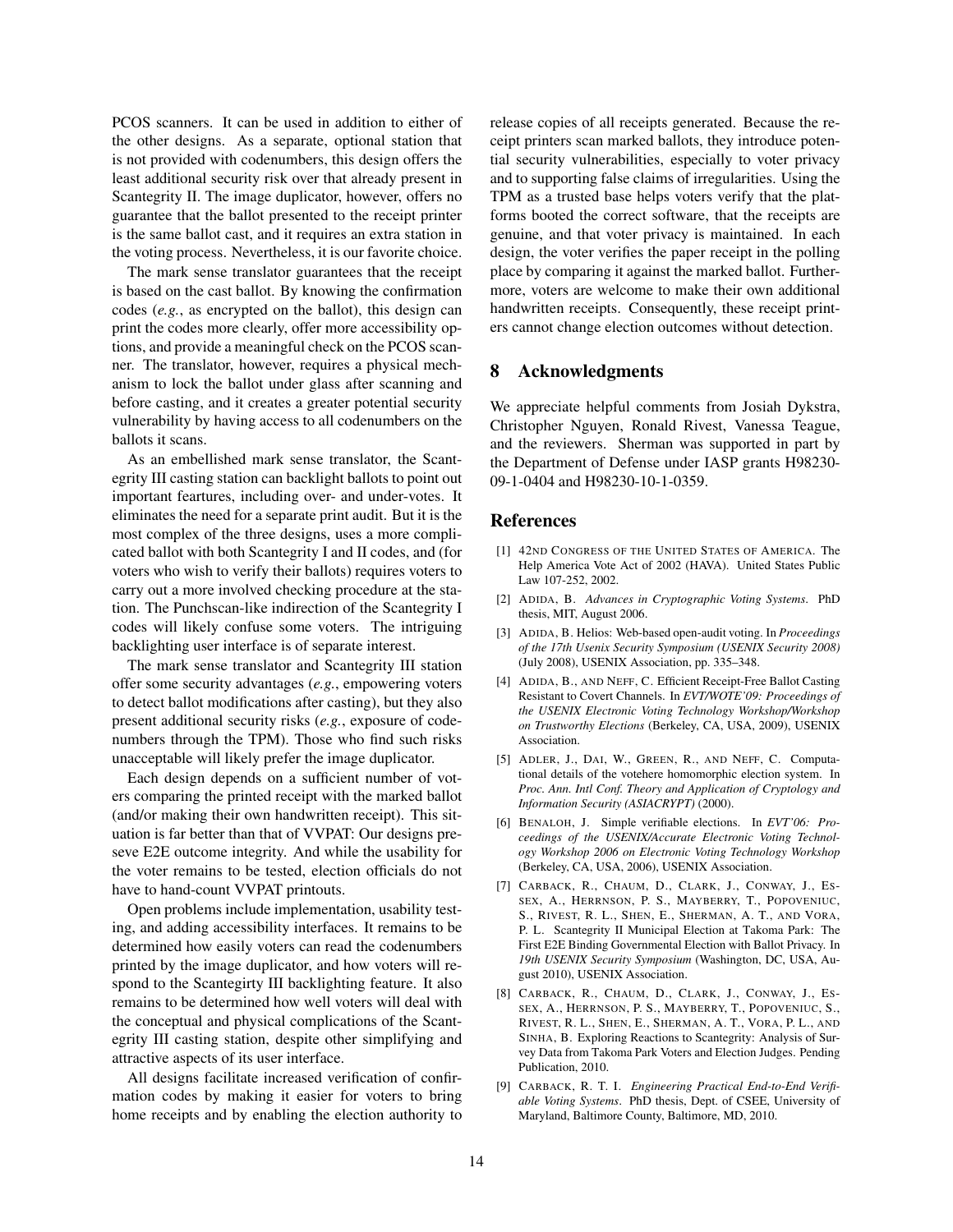- <span id="page-14-20"></span>[10] CHALLENER, D., YODER, K., CATHERMAN, R., SAFFORD, D., AND VAN DOORN, L. *A Practical Guide to Trusted Computing*. IBM press, Upper Saddle River, NJ, 2007. ISBN 978- 0132398428.
- <span id="page-14-13"></span>[11] CHAUM, D. Untraceable electronic mail, return addresses, and digital pseudonyms. *Commun. ACM 24*, 2 (1981), 84–90.
- <span id="page-14-4"></span>[12] CHAUM, D. Secret-ballot receipts: True voter-verifiable elections. *IEEE Security and Privacy 2*, 1 (2004), 38–47.
- <span id="page-14-1"></span>[13] CHAUM, D., CARBACK, R., CLARK, J., ESSEX, A., POPOVE-NIUC, S., RIVEST, R. L., RYAN, P. Y. A., SHEN, E., AND SHERMAN, A. T. Scantegrity II: End-to-end verifiability for optical scan election systems using invisible ink confirmation codes. In *EVT'08: Proceedings of the Conference on Electronic Voting Technology* (Berkeley, CA, USA, 2008), USENIX Association, pp. 1–13.
- <span id="page-14-0"></span>[14] CHAUM, D., CARBACK, R., CLARK, J., ESSEX, A., POPOVE-NIUC, S., RIVEST, R. L., RYAN, P. Y. A., SHEN, E., SHER-MAN, A. T., AND VORA, P. L. Scantegrity II End-to-End Verifiability by Voters of Optical Scan Elections Through Confirmation Codes. *IEEE Transactions on Information Forensics and Security: Special Issue on Electronic Voting* (2009).
- <span id="page-14-28"></span>[15] CHAUM, D., ESSEX, A., CARBACK, R., CLARK, J., POPOVE-NIUC, S., SHERMAN, A., AND VORA, P. Scantegrity: Endto-end voter-verifiable optical-scan voting. *IEEE Security and Privacy 6*, 3 (2008), 40–46.
- <span id="page-14-14"></span>[16] CHAUM, D., RYAN, P. Y. A., AND SCHNEIDER, S. A. A practical, voter-verifiable, election scheme. Technical Report Series CS-TR-880, University of Newcastle Upon Tyne, School of Computer Science, December 2004.
- <span id="page-14-17"></span>[17] FINK, R., AND SHERMAN, A. Combining end-to-end voting with trustworthy computing for greater privacy, trust, accessibility, and usability (summary). In *Proceedings of the National Institutes of Technology (NIST) workshop on end-to-end voting systems* (October 13-14 2009).
- <span id="page-14-2"></span>[18] FINK, R. A. *Applying Trustworthy Computing to End-To-End Electronic Voting*. PhD thesis, Dept. of CSEE, University of Maryland, Baltimore County, Baltimore, MD, 2010.
- <span id="page-14-18"></span>[19] FINK, R. A., SHERMAN, A. T., AND CARBACK, R. TPM meets DRE: Reducing the trust base for electronic voting using trusted platform modules. *IEEE Transactions on Security and Forensics 4*, 4 (2009), 628–637.
- <span id="page-14-6"></span>[20] FISHER, K., CARBACK, R., AND SHERMAN, A. Punchscan: Introduction and system definition of a high-integrity election system. In *Preproceedings of the 2006 IAVoSS Workshop on Trustworthy Elections (WOTE 2006)* (Robinson College, Cambridge, United Kingdom, June 2006). Available at [www.punchscan.](www.punchscan.org/papers/fisher_punchscan_wote2006.pdf) [org/papers/fisher](www.punchscan.org/papers/fisher_punchscan_wote2006.pdf) punchscan wote2006.pdf.
- <span id="page-14-11"></span>[21] GOGGIN, S. N., BYRNE, M. D., GILBERT, J. E., ROGERS, G., AND MCCLENDON, J. Comparing the auditability of optical scan, voter verified paper audit trail (VVPAT) and video (VVVAT) ballot systems. In *EVT'08: Proceedings of the conference on Electronic voting technology* (Berkeley, CA, USA, 2008), USENIX Association, pp. 1–7.
- <span id="page-14-25"></span>[22] GRAWROCK, D. Dynamics of a Trusted Platform: A building block approach.
- <span id="page-14-21"></span>[23] IBM CORPORATION. The Trusted Computing Software Stack (TrouSerS) software library. Available at [http://](http://sourceforge.net/projects/trousers/) [sourceforge.net/projects/trousers/](http://sourceforge.net/projects/trousers/), 2008. Last accessed Feb 3, 2011.
- <span id="page-14-26"></span>[24] KELSEY, J., REGENSCHEID, A., MORAN, T., AND CHAUM, D. Attacking Paper-Based E2E Voting Systems. *Towards Trustworthy Elections* (2010), 370–387.
- <span id="page-14-27"></span>[25] KÜSTERS, R., TRUDERUNG, T., AND VOGT, A. Proving Coercion-Resistance of Scantegrity II. In *Proceedings of the 12th International Conference on Information and Communications Security (ICICS 2010)*, vol. 6476 of *Lecture Notes in Computer Science*. Springer, 2010, pp. 281–295.
- <span id="page-14-15"></span>[26] KUTYOWSKI, M., AND ZAGRSKI, F. Verifiable internet voting solving secure platform problem. In *Advances in Information and Computer Security*, A. Miyaji, H. Kikuchi, and K. Rannenberg, Eds., vol. 4752 of *Lecture Notes in Computer Science*. Springer Berlin / Heidelberg, 2007, pp. 199–213. 10.1007/978- 3-540-75651-4%5F14.
- <span id="page-14-22"></span>[27] LOHR, C. Semantic Light: Building Blocks. MS Thesis, Dept. of CSEE, University of Maryland, Baltimore County. Available at <http://cnlohr.net/projects/semanticlight/>, May 2011.
- <span id="page-14-10"></span>[28] NEFF, C. A. Practical high certainty intent verification for encrypted votes, 2004.
- <span id="page-14-8"></span>[29] NORRIS, D. F. P., SEARS, A. C., NICHOLAS, C. C., ROLAND, A. V. E., GANGOPADHYAY, A., HOLDEN, S. H., KARABATIS, G., KORU, A. G., LAW, C. M., PINKSTON, J., SHERMAN, A. T., AND ZHANG, D. A study of vote verification technologies. part I: Technical Study. Prepared for the Maryland State Board of Elections, National Center for the Study of Elections of the Maryland Institute for Policy Analysis and Research, University of Maryland, Baltimore County, February 2006.
- <span id="page-14-9"></span>[30] NORRIS, D. F. P., SEARS, A. C., NICHOLAS, C. C., ROLAND, A. V. E., GANGOPADHYAY, A., HOLDEN, S. H., KARABATIS, G., KORU, A. G., LAW, C. M., PINKSTON, J., SHERMAN, A. T., AND ZHANG, D. A study of vote verification technologies. part I: Technical Study Appendices. Prepared for the Maryland State Board of Elections, National Center for the Study of Elections of the Maryland Institute for Policy Analysis and Research, University of Maryland, Baltimore County, February 2006.
- <span id="page-14-19"></span>[31] PEARSON, S., AND BALACHEFF, B. *Trusted Computing Platforms: TCPA Technology in Context*. Prentice Hall PTR, 2003.
- <span id="page-14-5"></span>[32] POPOVENIUC, S., AND HOSP, B. An introduction to punchscan. In *Proceedings of the 2006 IAVoSS Workshop on Trustworthy Elections* (2006).
- <span id="page-14-3"></span>[33] POPOVENIUC, S., KELSEY, J., AND REGENSCHEID, A. Performance requirements for end-to-end verifiable elections. In *EVT/WOTE'10: Proceedings of the Electronic Voting Technology Workshop/Workshop on Trustworthy Elections* (Berkeley, CA, USA, 2010), USENIX Association/IAVoSS/ACCURATE, p. 16.
- <span id="page-14-12"></span>[34] POPVENIUC, S., AND REGENSCHEID, A. Sigma Ballots. In *EVOTE2010: The 4th International Conference on Electronic Voting* (Bregenz, Austria, July 2010), E-Voting.CC.
- <span id="page-14-24"></span>[35] RIVEST, R., AND WACK, J. On the notion of "software independence" in voting systems. DRAFT Version Retrieved on September 25, 2007.
- <span id="page-14-23"></span>[36] RIVEST, R. L. On the notion of 'software independence' in voting systems. *Philosophical Transations of the Royal Society 366*, 10.1098/rsta.2008.0149 (October 2010), 3759–3767.
- <span id="page-14-16"></span>[37] SANDLER, D. R., DERR, K., AND WALLACH, D. S. VoteBox: a tamper-evident, verifiable electronic voting system. In *Proceedings of the 17th Usenix Security Symposium* (2008).
- <span id="page-14-7"></span>[38] SHERMAN, A., GANGOPADHYAY, A., HOLDEN, S., KARA-BATIS, G., KORU, A., LAW, C., NORRIS, D., PINKSTON, J., SEARS, A., AND ZHANG, D. An examination of vote verification technologies: Findings and experiences from the Maryland Study. In *Proceedings of the USENIX/Accurate Electronic Voting Technology Workshop 2006 on Electronic Voting Technology Workshop* (2006), USENIX Association, p. 10.